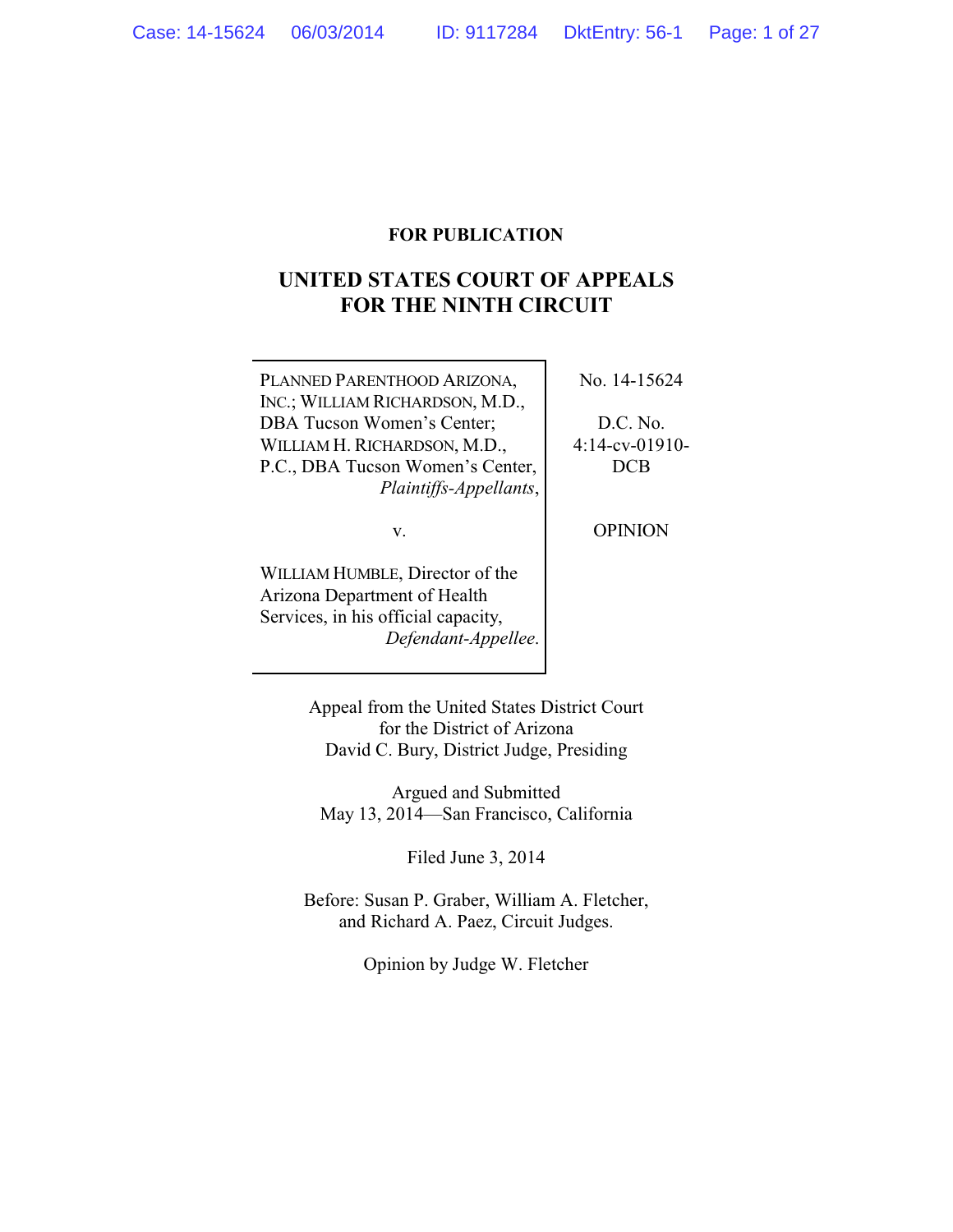## **SUMMARY\***

## **Civil Rights**

The panel reversed the district court's denial of plaintiff's motion for a preliminary injunction and remanded with instructions that the district court issue the requested injunction in an action seeking to enjoin enforcement of an Arizona statute, Ariz. Rev. Stat.  $\S$  36-449.03(E)(6), and its implementing regulation, Ariz. Admin. Code § R9-10- 1508(G), which restrict the manner in which certain medications may be used to perform abortions.

The panel assumed without deciding that the Arizona law, which restricts the use of an off-label evidence-based regime of medication abortions, passed rational basis review and moved directly to the application of the undue burden test. The panel held that plaintiffs introduced uncontroverted evidence that the Arizona law substantially burdened women's access to abortion services, and Arizona introduced no evidence that the law advanced in any way Arizona's interest in women's health. The panel concluded that on the record before it, the burden imposed by the Arizona law was undue within the meaning of *Planned Parenthood of Se. Penn. v. Casey*, 505 U.S. 833, 876 (1992)*,* and *Gonzales v. Carhart*, 550 U.S. 124 (2007)*.* The panel therefore held that the district court abused its discretion when it held that plaintiffs were unlikely to succeed on the merits of their undue burden claim.

**<sup>\*</sup>** This summary constitutes no part of the opinion of the court. It has been prepared by court staff for the convenience of the reader.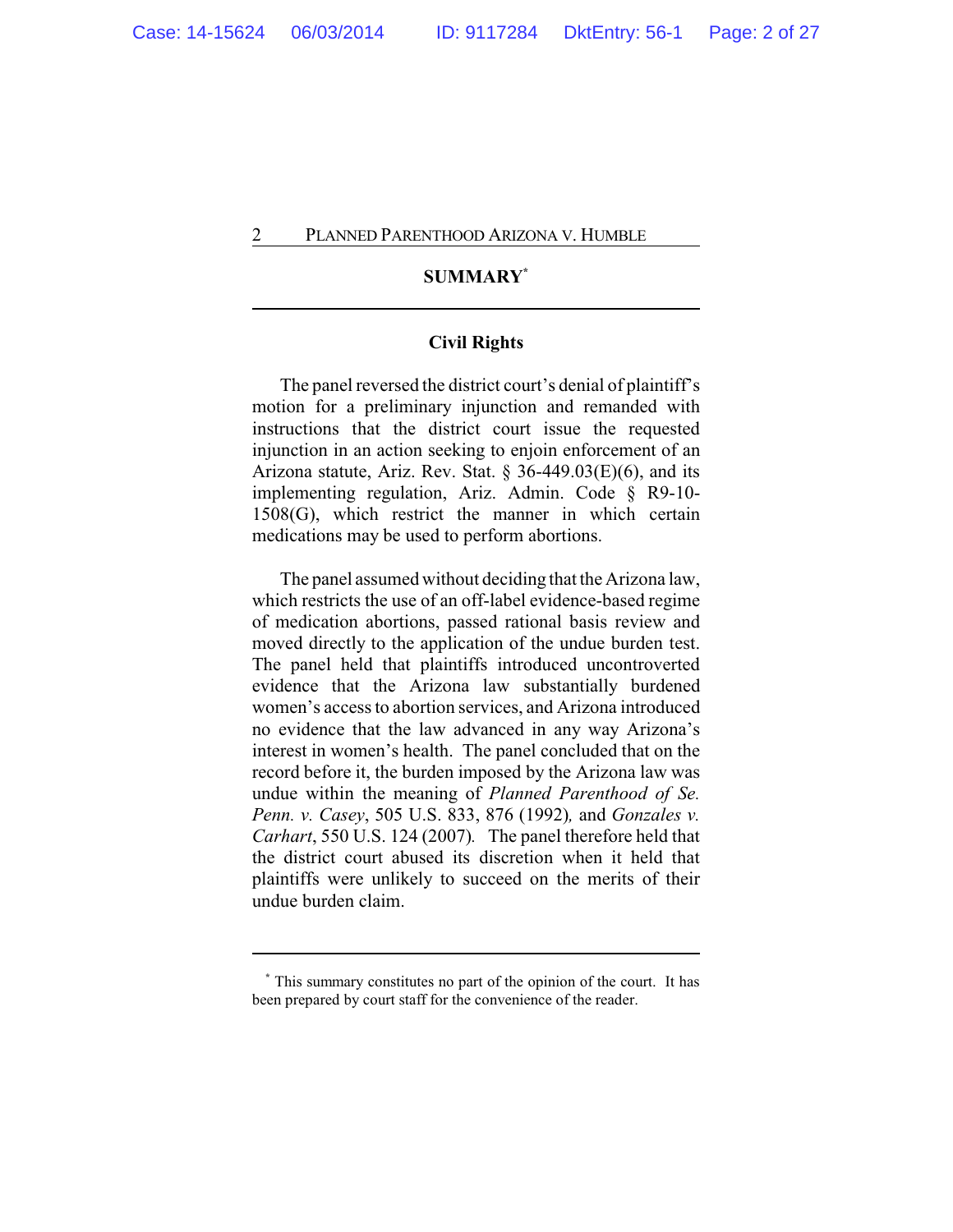## **COUNSEL**

Alice J. Clapman (argued), Helene T. Krasnoff, Planned Parenthood Federation of America, Washington, D.C.; Lawrence J. Rosenfeld, Squire Sanders LLP, Phoenix, Arizona, for Plaintiffs-Appellants.

Robert Lawrence Ellman (argued), Solicitor General, G. Michael Tryon, Senior Litigation Counsel, and Thomas C. Horne, AttorneyGeneral, Arizona AttorneyGeneral's Office, Phoenix, Arizona, for Defendant-Appellee.

Kimberly A. Parker, Wilmer Cutler Pickering Hale and Dorr LLP, Washington, D.C., for Amici Curiae American College of Obstetricians and Gynecologists and the American Medical Association.

Denise MaryBurke, Americans United for Life, Washington, D.C., for Amici Curiae Arizona Legislators.

### **OPINION**

W. FLETCHER, Circuit Judge:

Plaintiffs Planned Parenthood Arizona, Inc., Dr. William Richardson, and Tucson Women's Center appeal the district court's denial of their motion for a preliminary injunction. Plaintiffs seek to enjoin enforcement of an Arizona statute, Ariz. Rev. Stat. § 36-449.03 $(E)(6)$ , and its implementing regulation, Ariz. Admin. Code § R9-10-1508(G), which restrict the manner in which certain medications may be used to perform abortions. The district court denied the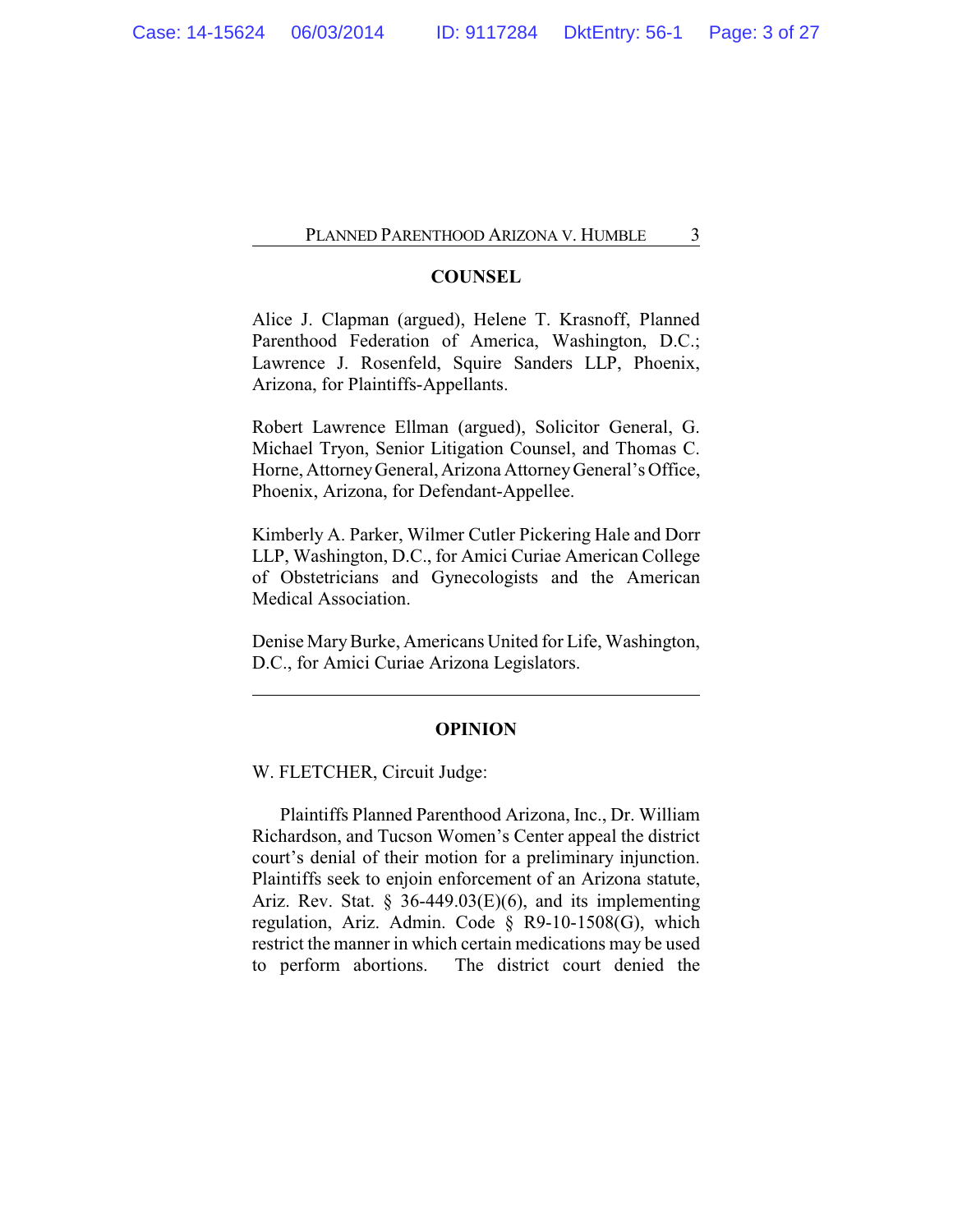preliminary injunction because it found that plaintiffs had not shown a likelihood of success on the merits. We reverse.

## I. Background

"Before 2000, most first-trimester abortions were surgical, performed by a procedure commonly known as vacuum aspiration or suction curettage." *Planned Parenthood Sw. Ohio Region v. DeWine*, 696 F.3d 490, 494 (6th Cir. 2012). In 2000, the Federal Drug Administration ("FDA") first approved the use of medications to perform abortions. *Id.*

## A. Medication Abortion Regimens

The far-and-away most common method of medication abortion employs a combination of two prescription drugs, mifepristone (sometimes known as RU-486) and misoprostol. Mifepristone ends pregnancy by blocking the hormone progesterone, thereby causing the fertilized egg to detach from the uterine wall. Misoprostol causes the uterus to contract and expel its contents. In 2000, the FDA approved mifepristone for use in medication abortions under the brand name Mifeprex. The approved drug label for Mifeprex described an "on-label" regimen requiring a woman to take 600 milligrams of mifepristone orally at a clinic, return to the clinic two days later to take 400 micrograms of misoprostol orally, and return again for a follow-up visit. These three clinic visits are in addition to the visit Arizona law requires for a woman to receive an in-person consultation with her doctor at least twenty-four hours before an abortion. *See* Ariz. Rev. Stat. § 36-2153. Clinical evidence submitted by Mifeprex's manufacturer established this on-label regimen to be safe and effective through seven weeks of pregnancy, or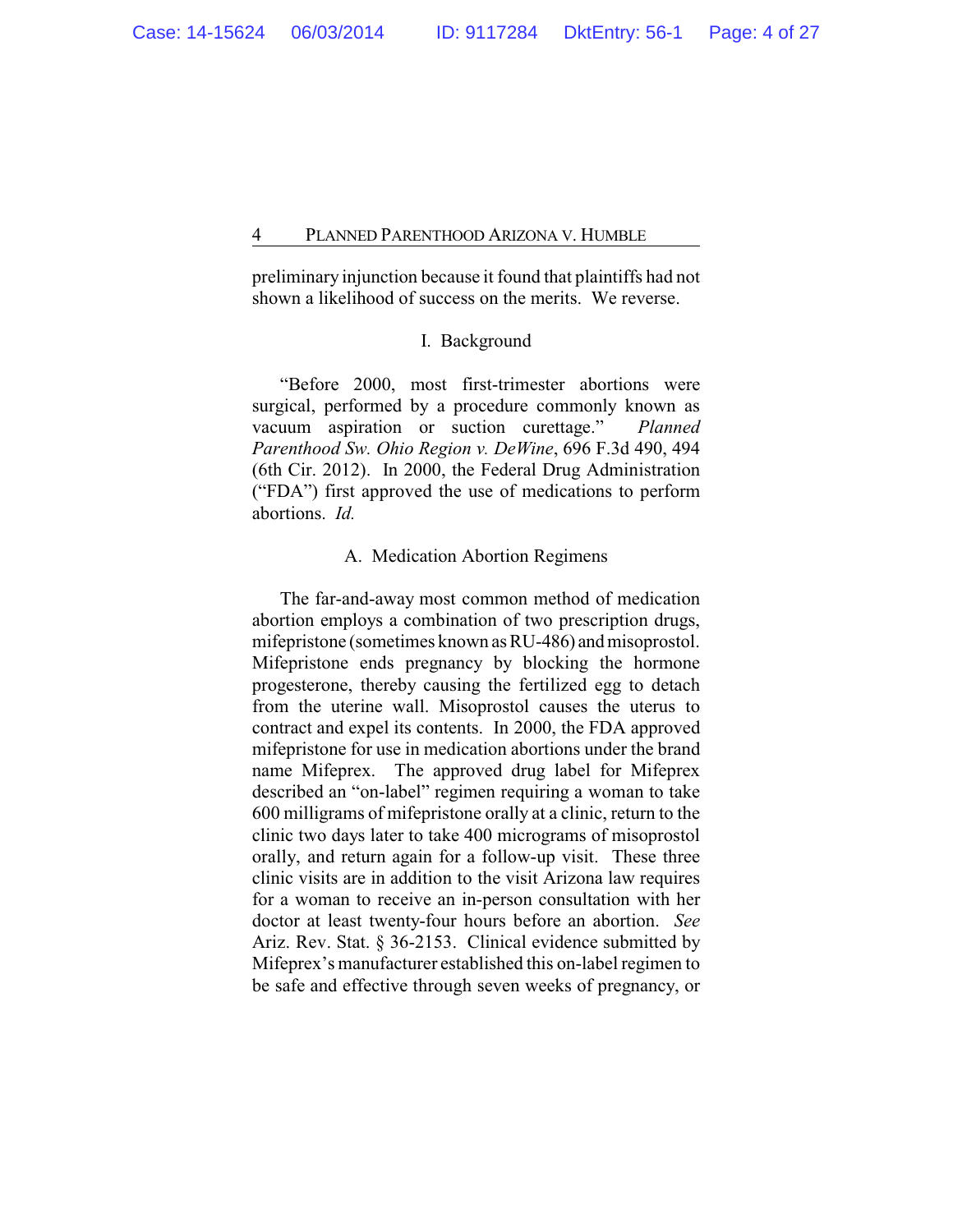49 days from the woman's last menstrual period ("LMP"). The FDA has approved misoprostol only for the treatment of stomach ulcers.

When the FDA approved mifepristone for use in abortions, it imposed restrictions on mifepristone's marketing and distribution—but not on its use—under the FDA's "Subpart H" regulations. *See* 21 C.F.R. § 314.520. These restrictions require the manufacturer to distribute mifepristone only to doctors who sign an agreement "stating that he or she possesses the necessary qualifications and will adhere to the other requirements." One Subpart H restriction requires doctors to agree to provide each patient "a copy of the Medication Guide and Patient Agreement" and obtain the patient's signature on the Patient Agreement. In the Patient Agreement, the patient attests that she "understand[s]" the steps involved in the on-label regimen. The patient agrees to "follow my provider's advice about when to take each drug." The Subpart H restrictions, Medication Guide, and Patient Agreement do not require doctors to administer mifepristone according to the on-label regimen. *Cline v. Okla. Coal. for Reprod. Justice*, 313 P.3d 253, 261 n.17 (Okla. 2013) (per curiam).

By the time the FDA approved Mifeprex's label, studies already showed that a different regimen for medication abortion was safe and effective through nine weeks of pregnancy, or 63 days LMP (instead of 49 days LMP). This regimen requires taking 200 milligrams (instead of 600 milligrams) of mifepristone orally at the clinic, taking 800 micrograms of misoprostol two days later at home (instead of at the clinic) by dissolving the drug between the cheek and gum, and then returning to the clinic for a follow-up visit. Consistent with common terminology, we call this off-label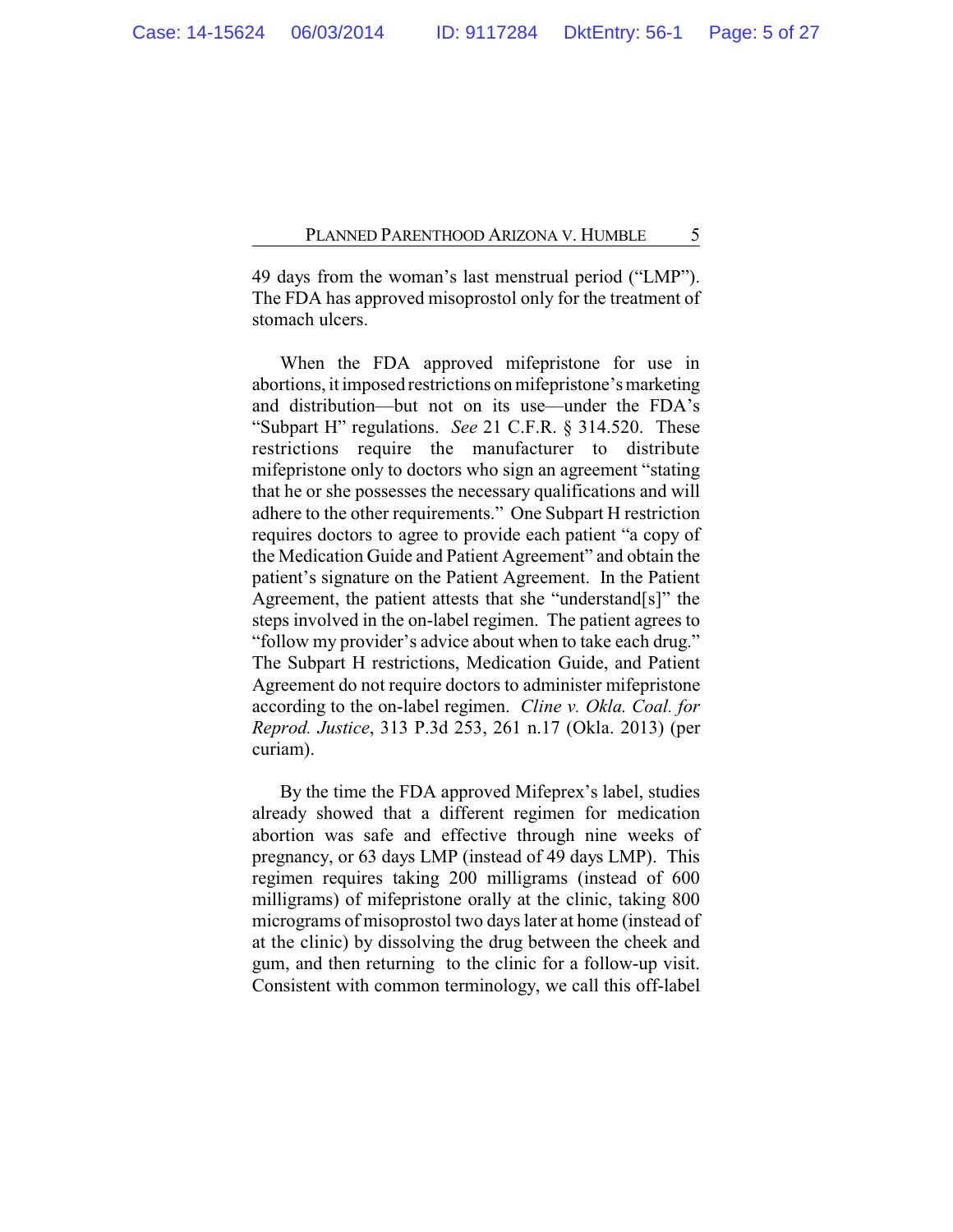regimen the "evidence-based" regimen. Dr. Richardson states in a sworn declaration that "virtually all abortion providers" now use the evidence-based regimen. He further states, "Few if any [providers] use the [on-label] method." The American College of Obstetricians and Gynecologists strongly favors the evidence-based regimen over the on-label regimen. Brief for American College of Obstetricians & Gynecologists and the American Medical Ass'n as Amici Curiae at 7–8. Notably, the district court found that the evidence-based regimen is

> considered the best practices . . . by practicing doctors.... [T] here is a clear advantage to the current protocol because it may be used through the 9th week of pregnancy, not just through the 7th week, which is significant because many women do not discover their pregnancies until approximately 49 days, which is the end of [the] 7th week. . . . Also, risk factors from medical abortions . . . have been reduced or eliminated by the current [evidence-based] regimen; medication abortion now has a lower rate of ongoing pregnancies and fewer surgical interventions are necessary to complete the abortion procedure.

Medication abortions now account for 41 percent of all first-trimester abortions performed at Planned Parenthood clinics nationwide. In 2012 in Arizona, 43 percent of all abortions performed during the first nine weeks of pregnancy were medication abortions. Plaintiffs presented uncontroverted evidence in the district court that many women who choose medication abortion strongly prefer it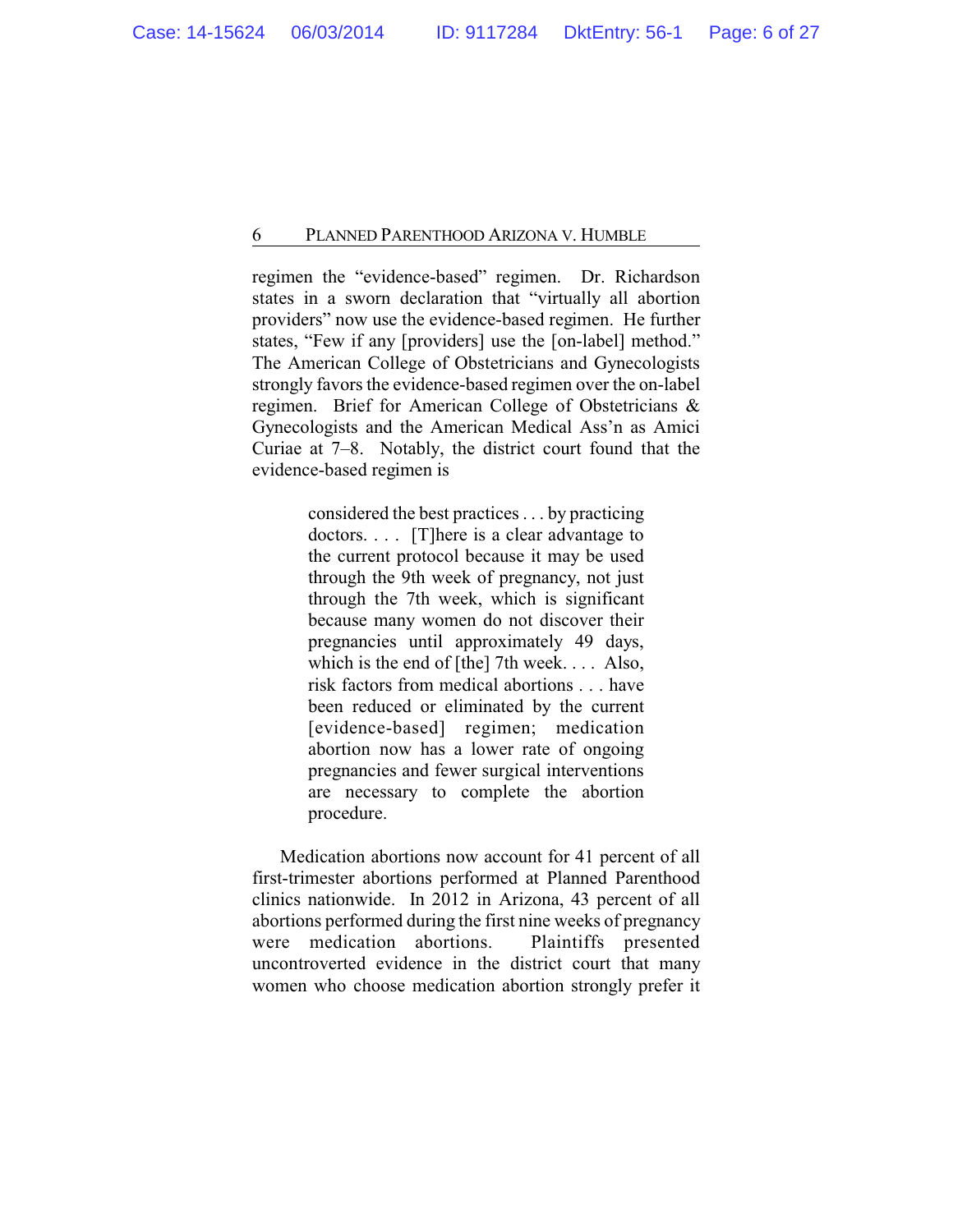over surgical abortion. Medication abortion is less invasive than surgical abortion, which is a particularly important consideration for survivors of rape or sexual abuse. Further, some women have medical conditions that make medication abortion significantly safer than surgical abortion. The district court found that "medication abortion is extremely safe and safer than the alternative surgical procedure, which is also a very safe procedure."

Since the FDA approved mifepristone in 2000, there have been eight known deaths from infection in women using earlier off-label regimens (a fatality rate of less than 0.0005 percent). The FDA investigated these eight cases and found no causal connection between the infections and the use of mifepristone or misoprostol. A study conducted in 2013 surveyed the most recent six years of data and found no infection-related deaths out of 711,556 medication abortions performed under the current evidence-based regimen. James Trussell et al., *Reduction in Infection-Related Mortality Since Modifications in the Regimen of Medical Abortion*, 89 Contraception 193, 195 (2014).

The on-label regimen fails to terminate the pregnancy in about 1 percent of cases, and as many as 8 percent of women following the on-label regimen require surgical-abortion procedures to stop heavy bleeding caused by the medications. The evidence-based regimen fails in about 0.5 percent of cases, and fewer than 2 percent of women require subsequent surgical-abortion procedures. Because of the larger dose of mifepristone required by the on-label regimen, the drugs for the on-label regimen cost \$160 more than for the evidencebased regimen. The on-label regimen also increases costs by requiring an additional clinic visit. Finally, the evidencebased regimen allows women to take misoprostol in their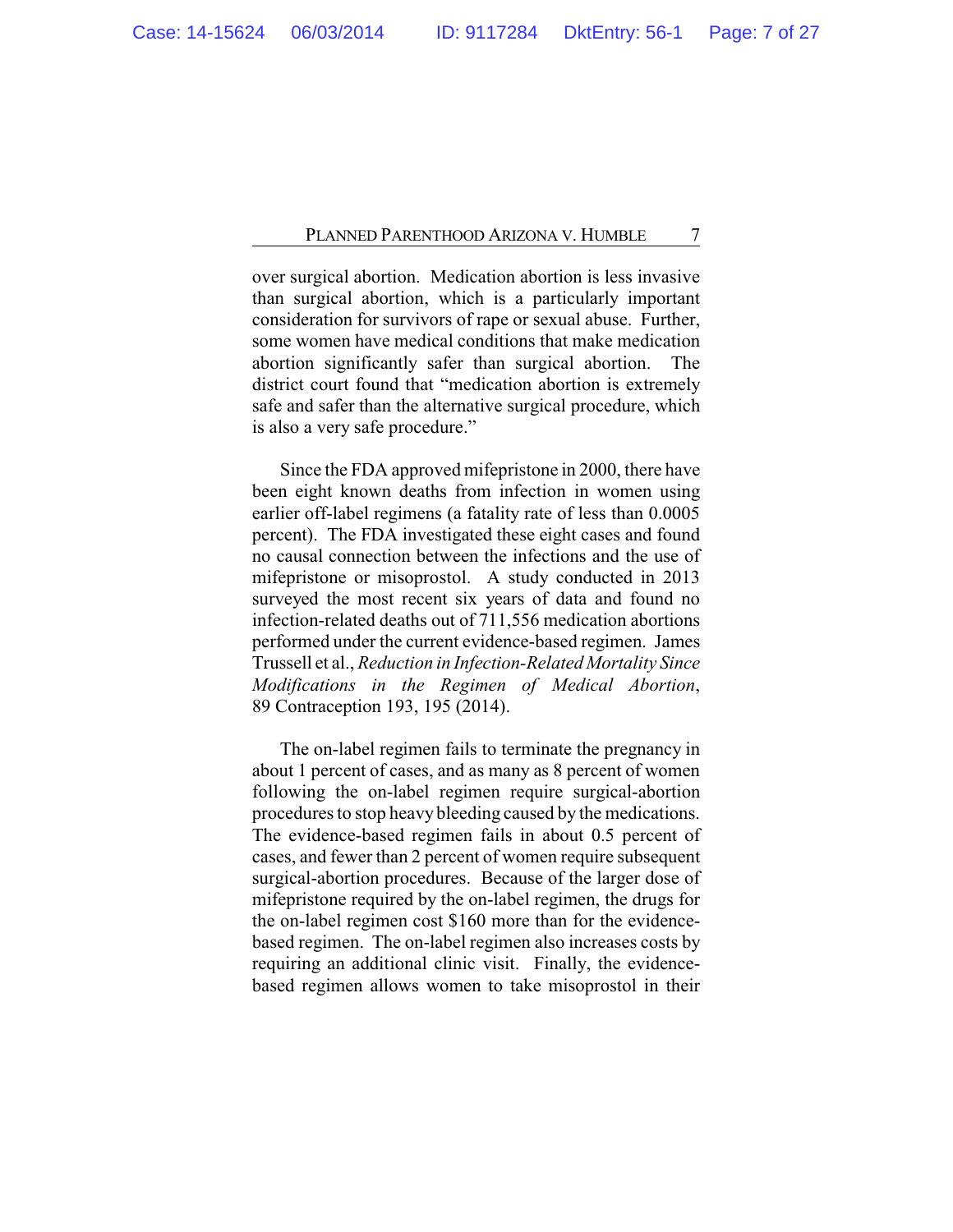homes, eliminating the risk that they will pass their pregnancies, a process involving heavy bleeding and cramping, during their trip home from the second clinic visit.

## B. FDA Approval

When the FDA approves a drug, it does so on the basis of evidence of clinical trials submitted by the drug's manufacturer. The FDA generally does not conduct its own trials. According to plaintiffs' expert Dr. Lisa Rarick, who participated as an FDA official in the approval process for mifepristone, the FDA "does not authorize protocols for drugs . . . . Rather, approval of [a drug] allows the drug sponsor to advertise and promote the drug for a particular use." The drug's manufacturer also submits a proposed label for approval. The label "provides physicians with guidance about how to use a drug in accordance with how the drug sponsor requested and received FDA approval for its use." The label "does not impose binding obligations on physicians." The "FDA does not require a manufacturer to update a drug's [label] for new uses or protocols," and there rarelyare sufficient economic incentives for the manufacturer to do so.

According to Dr. Rarick, the FDA "neither prohibit[s] nor discourage[s]" off-label use of FDA-approved drugs. In fact, "the FDA has repeatedly acknowledged that off-label use is common and is sometimes required by good medical practice." In a 1982 "FDA Drug Bulletin," the FDA stated:

> The [Federal Food, Drug, and Cosmetic] Act does not . . . limit the manner in which a physician may use an approved drug. Once a product has been approved for marketing, a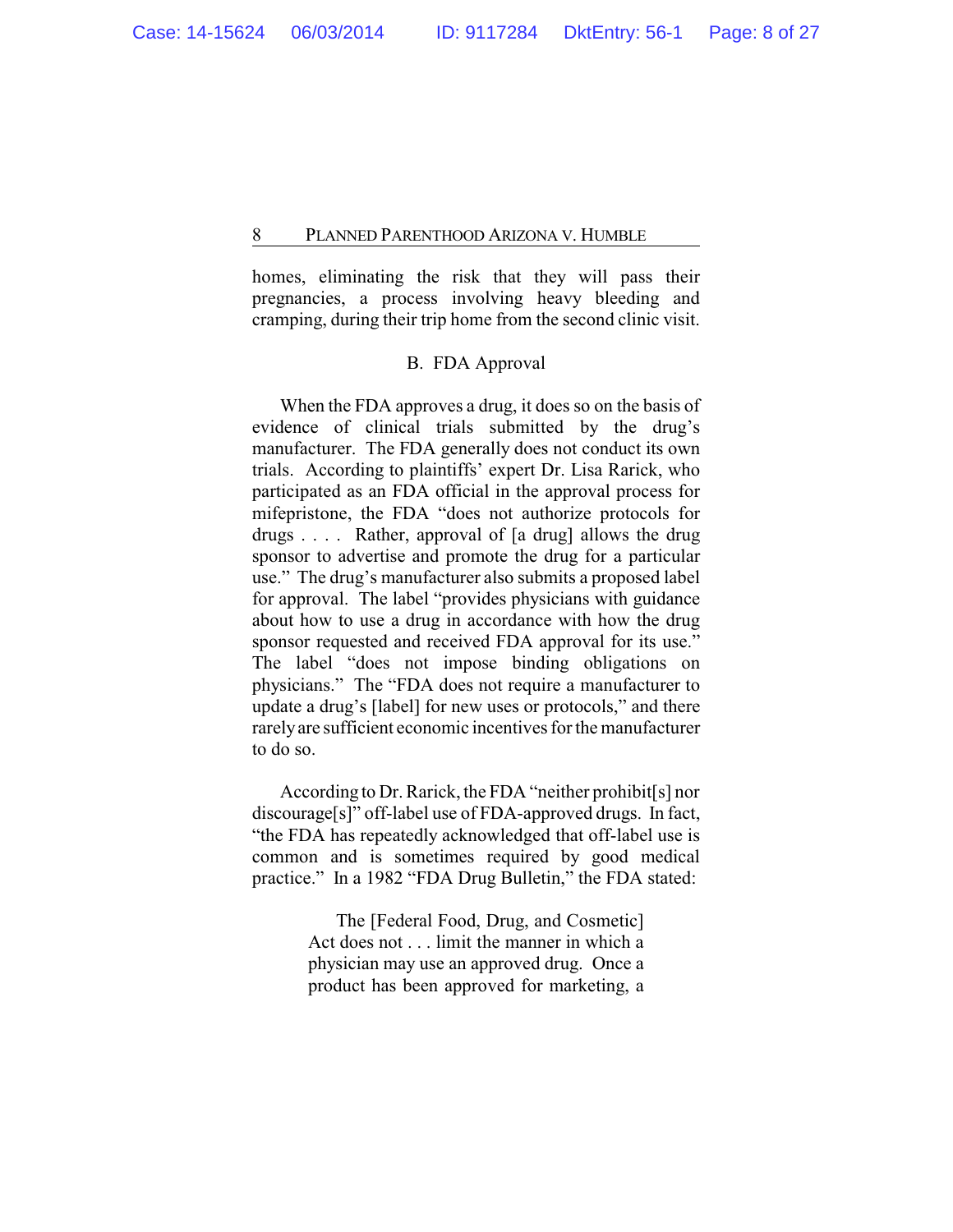physician may prescribe it for uses or in treatment regimens or patient populations that are not included in approved labeling. Such "unapproved" or, more precisely, "unlabeled" uses may be appropriate and rational in certain circumstances, and may, in fact, reflect approaches to drug therapy that have been extensively reported in medical literature.

. . . Valid new uses for drugs already on the market are often . . . confirmed by wellplanned and executed clinical investigations. Before such advances can be added to the approved labeling, however, data substantiating the effectiveness of a new use or regimen must be submitted by the manufacturer to [the] FDA for evaluation. This may take time and, without the initiative of the drug manufacturer whose product is involved, may never occur. For that reason, accepted medical practice often includes drug use that is not reflected in approved drug labeling.

12 FDA Drug Bulletin 5 (1982). The FDA has consistently maintained that position. *See* U.S. Food & Drug Admin., *"Off-Label" and Investigational Use of Marketed Drugs, Biologics, and Medical Devices - Information Sheet*(Aug. 10, 2011), http://www.fda.gov/RegulatoryInformation/ Guidances/ucm126486.htm. Off-label use of drugs is especially common in pediatrics, oncology, and gynecology and obstetrics.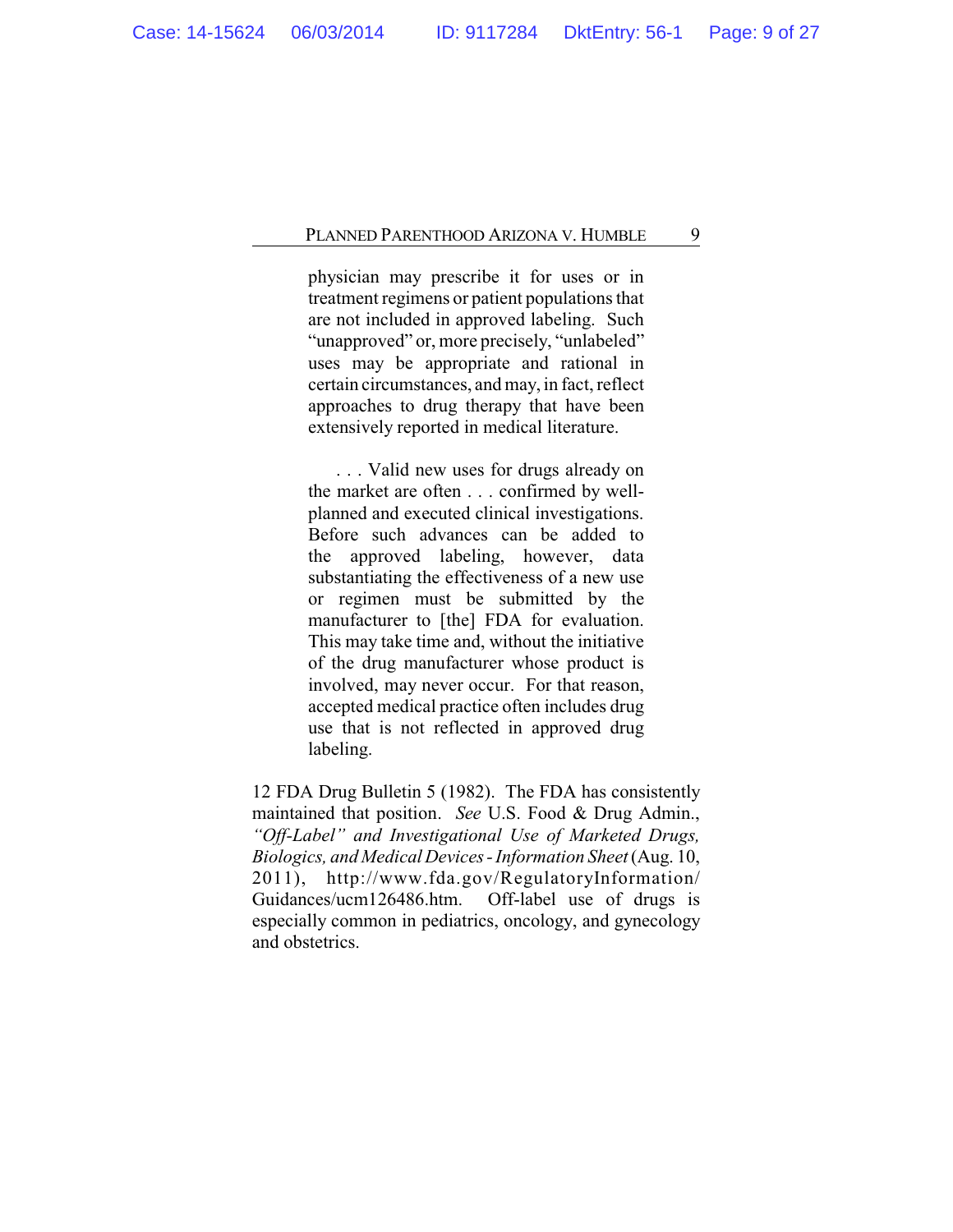## C. Arizona Legislation

In 2012, the Arizona legislature passed House Bill 2036, a collection of statutory amendments regulating abortion. The amendment at issue in this case regulates medication abortion. It provides:

> The director [of the Arizona Department of Health Services] shall adopt rules relating to the abortion procedure. At a minimum these rules shall require . . . [t]hat any medication, drug or other substance used to induce an abortion is administered in compliance with the protocol that is authorized by the United States [F]ood and [D]rug [A]dministration and that is outlined in the final printing labeling instructions for that medication, drug or substance.

Ariz. Rev. Stat. § 36-449.03(E)(6). Defendant William Humble, Director of Arizona's Department of Health Services, adopted an implementing regulation as required by the amendment. Ariz. Admin. Code § R9-10-1508(G). The regulation had an effective date of April 1, 2014. We refer to the amendment and regulation collectively as "the Arizona law."

The legislature described its purpose in passing the Arizona law as "[p]rotect[ing] women from the dangerous and potentially deadly off-label use of abortion-inducing drugs, such as, for example, mifepristone" and "[e]nsur[ing] that physicians abide by the protocol tested [sic] and approved by the United States Food and Drug Administration for such abortion-inducing drugs." The legislative findings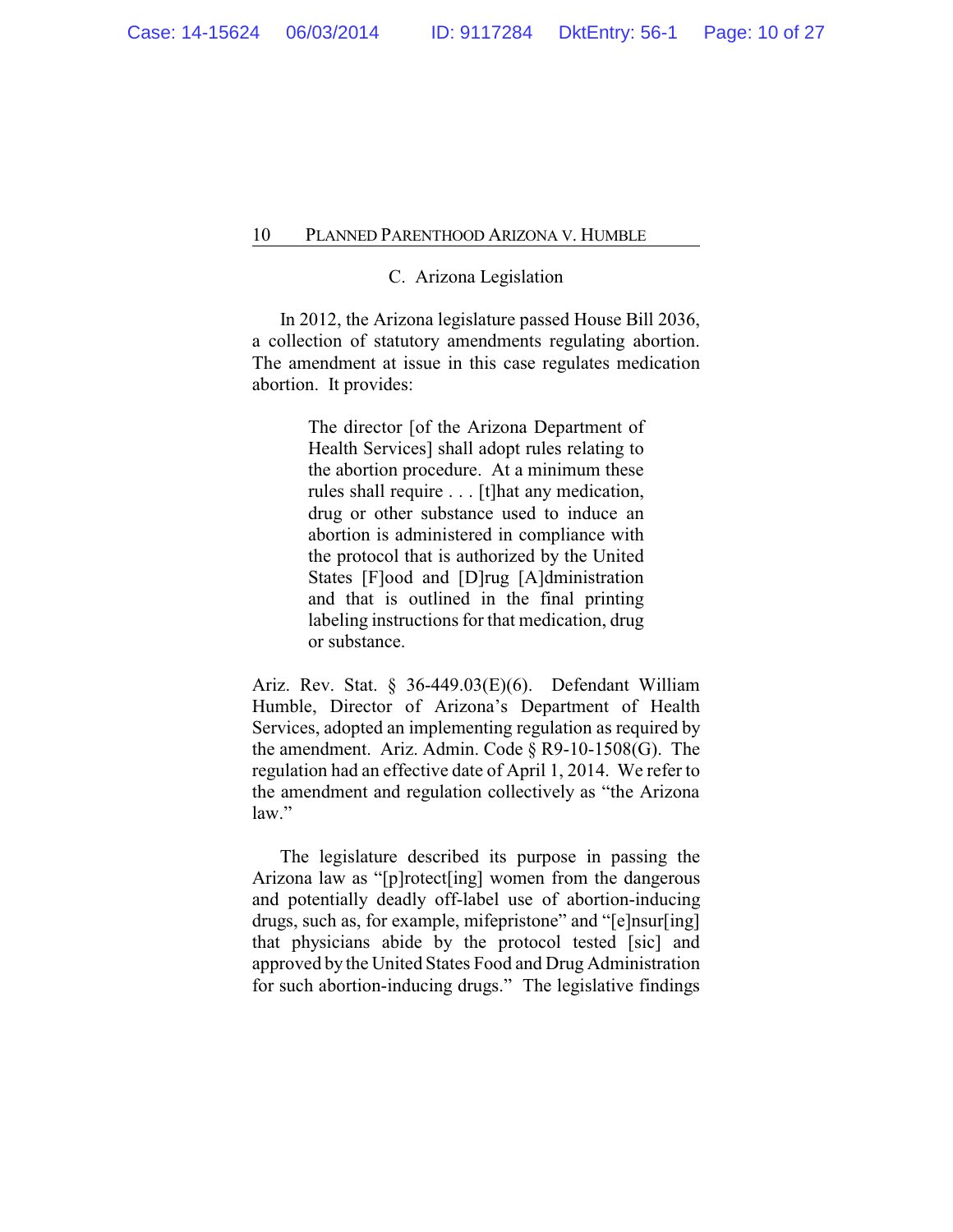describe various health risks from the use of mifepristone, including risks of infection and hemorrhage. The district court found that the Arizona legislature provided no "supporting evidence for any asserted legislative fact." The court observed that "the risks associated with medication abortions, relied on by the State as the reason for adopting the [on-label] protocol, have been substantially reduced or eliminated" by the evidence-based regimen.

## D. Challenge to the Arizona Law

There are currently ten abortion providers in Arizona, located in three of the state's fifteen counties. Planned Parenthood Arizona, Inc. ("PPAZ"), provides abortions at its clinics in Glendale, Tempe, Tucson, and Flagstaff. PPAZ performs medication abortions according to the evidencebased regimen. The Glendale, Tempe, and Tucson clinics provide both surgical and medication abortions. The Flagstaff clinic provides only medication abortions. PPAZ's Flagstaff clinic is the only abortion provider in northern Arizona. The next closest provider is in Glendale, which is located, on average, 160 miles from locations in northern Arizona; it is 372 miles away from some locations. In 2013, PPAZ provided 6,667 abortions for women through 63 days LMP. Thirty-eight percent were medication abortions. Twenty-six percent of these medication abortions occurred after 49 days LMP. Because they occurred after 49 days LMP, such abortions would not have been available if PPAZ had been required to follow the on-label regimen.

PPAZ's Flagstaff clinic used to provide medication abortions through an advanced practice clinician instead of a doctor, but Arizona banned that practice in 2011. The Flagstaff clinic could not provide abortions of any kind until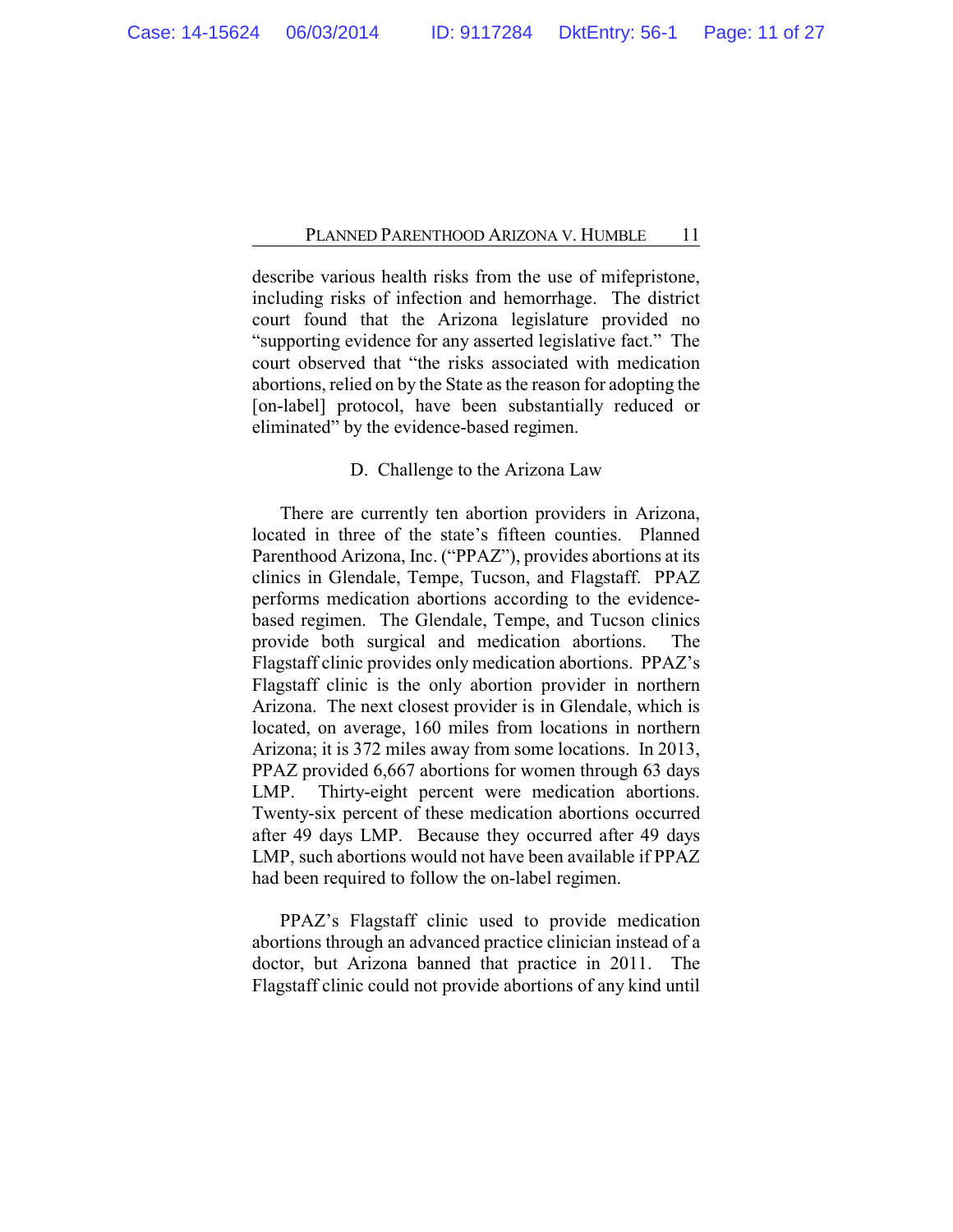February 2014, when it found a doctor to perform medication abortions. During the period when the Flagstaff clinic could not perform abortions, significantly fewer women in northern Arizona obtained abortions than before 2011.

Dr. Richardson owns and operates Tucson Women's Center, where he provides surgical and medication abortions. Dr. Richardson performs medication abortions according to the evidence-based regimen. In 2013, he provided abortions to 932 women, 660 of whom were nine weeks pregnant (63 days LMP) or less. Of those 660 women, 43 percent chose medication abortion.

PPAZ, Dr.Richardson, and Tucson Women's Center sued Director Humble in his official capacity, seeking declaratory and injunctive relief against the Arizona law. For convenience, we refer to the defendant as "Arizona." Plaintiffs brought their claims on behalf of themselves, their patients, and the physicians they employ. *See Isaacson v. Horne*, 716 F.3d 1213, 1221 (9th Cir. 2012), *cert. denied*, 134 S. Ct. 905 (2014). Plaintiffs moved for a preliminary injunction, asserting that the Arizona law is unconstitutionally vague, violates women's fundamental rights to abortion and bodily integrity, and violates equal protection. The district court denied the motion. It found that the evidence-based regimen "is considered the best practices," and that Arizona had not presented any evidence to support its legislative findings or to show that the law actually advances women's health. It treated these findings as legally irrelevant. It held that the Arizona law is not vague and does not violate equal protection or a woman's right to bodily integrity. It held further that the law rationally advances Arizona's interest in women's health and does not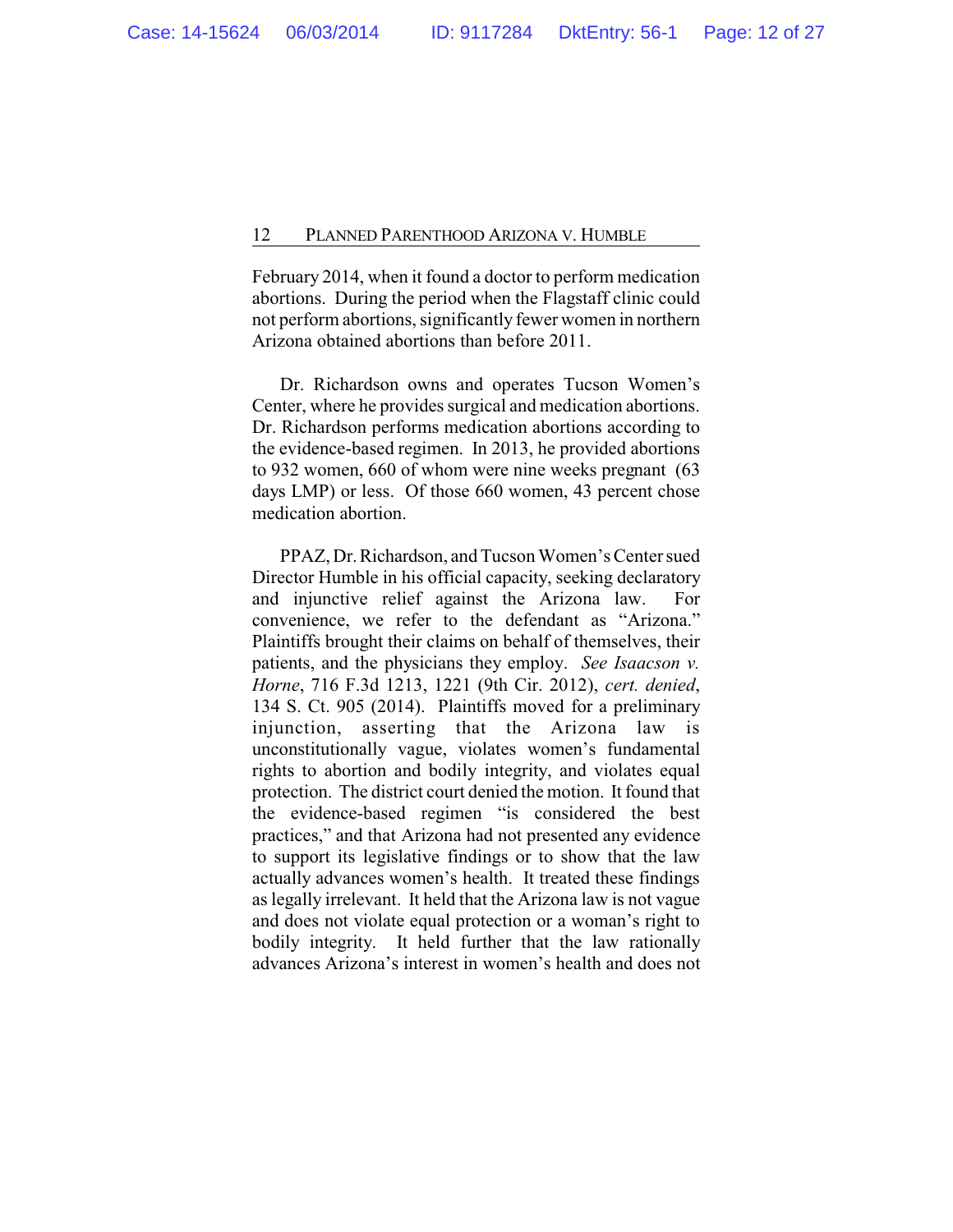impose an undue burden on Arizona women's right to abortion.

Plaintiffs timely appealed and filed an emergency motion for an injunction pending appeal. A motions panel of this court enjoined enforcement of the Arizona law pending appeal and expedited the appeal. *See Planned Parenthood of Ariz., Inc. v. Humble*, No. 14-15624 (9th Cir. Apr. 8, 2014) (order granting emergency injunction).

### II. Discussion

#### A. Standard for Preliminary Injunctions

We review the district court's denial of a preliminary injunction for abuse of discretion. *Alliance for the Wild Rockies v. Cottrell*, 632 F.3d 1127, 1131 (9th Cir. 2011). Reliance "on an erroneous legal standard" is an abuse of discretion. *Id.* (internal quotation marks omitted). We review the district court's legal conclusions de novo and its factual findings for clear error. *Id.*

"A plaintiff seeking a preliminary injunction must establish that he is likely to succeed on the merits, that he is likely to suffer irreparable harm in the absence of preliminary relief, that the balance of equities tips in his favor, and that an injunction is in the public interest." *Winter v. Natural Res. Def. Council, Inc.*, 555 U.S. 7, 20 (2008). "'[S]erious questions going to the merits' and a balance of hardships that tips sharply towards the plaintiff can support issuance of a preliminary injunction, so long as the plaintiff also shows that there is a likelihood of irreparable injury and that the injunction is in the public interest." *Alliance for the Wild Rockies*, 632 F.3d at 1135. "[T]he deprivation of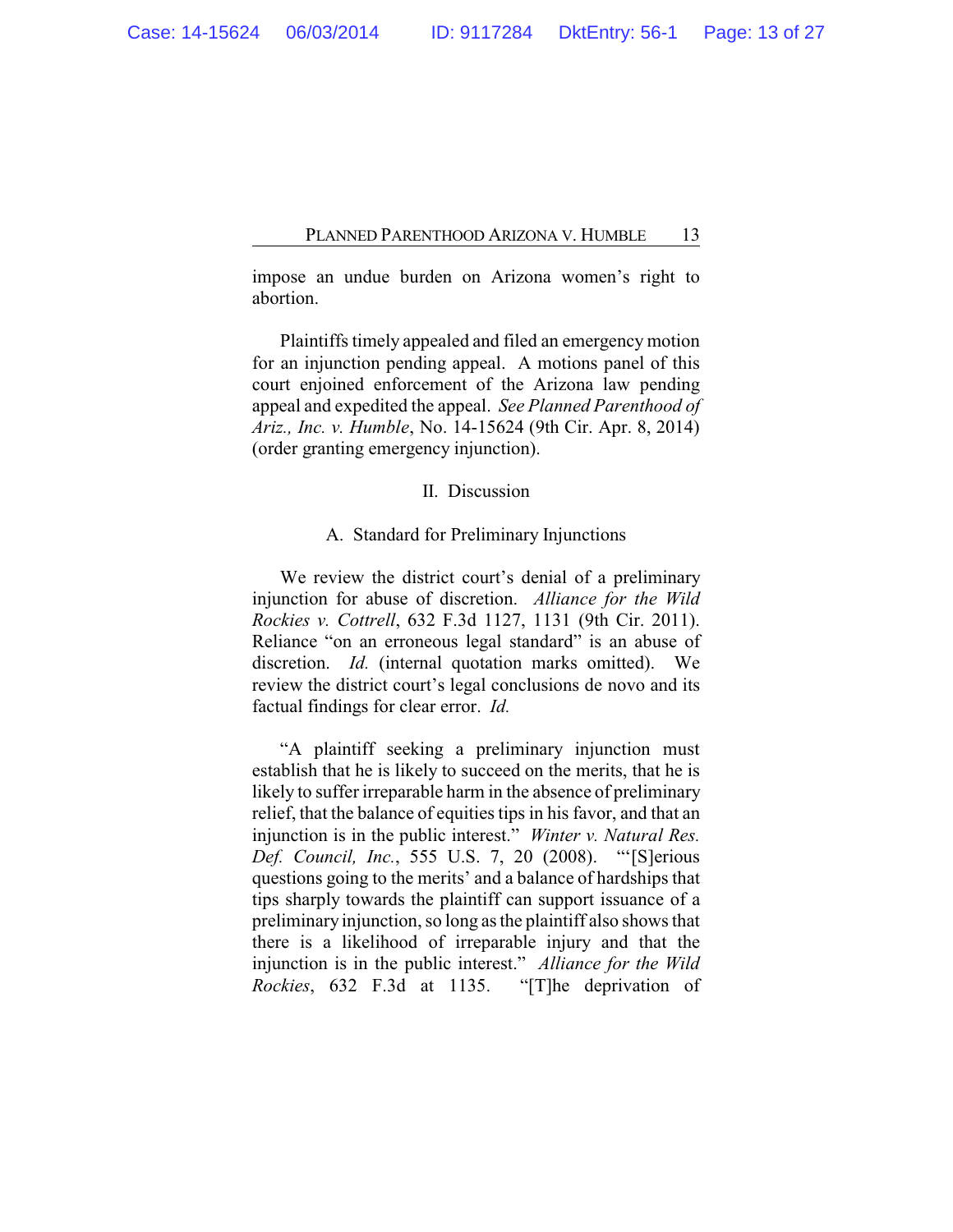constitutional rights 'unquestionably constitutes irreparable injury.'" *Melendres v. Arpaio*, 695 F.3d 990, 1002 (9th Cir. 2012) (quoting *Elrod v. Burns*, 427 U.S. 347, 373 (1976)).

## B. Success on the Merits

#### 1. Interpretation of the Arizona Law

The parties disagree about the correct interpretation of the Arizona law. Plaintiffs argue that, under a proper reading of its text, the law flatly prohibits all medication abortions. Arizona disagrees. It argues that the law allows medication abortions, but only if they are performed in accordance with the on-label regimen. We need not resolve this dispute. We assume for the purposes of our analysis that Arizona's interpretation of the law is correct.

### 2. Undue Burden

Plaintiffs argue that the Arizona law is unconstitutional because it imposes an undue burden on a woman's right to abortion. *See Planned Parenthood of Se. Penn. v. Casey*, 505 U.S. 833, 876 (1992). In *Casey*, a plurality of the Supreme Court rejected both strict scrutiny and rational-basis review of abortion regulations, holding instead that laws regulating pre-viability abortions are unconstitutional if they impose an "undue burden" on a woman's right to abortion. *Id.* at 876. *Casey* recognized that states have legitimate "interests in maternal health and protecting fetal life [that] can, in some circumstances, justify regulations of abortion." *Tucson Woman's Clinic v. Eden*, 379 F.3d 531, 539 (9th Cir. 2004). The undue burden test seeks to balance those interests with a woman's fundamental right to abortion. *See id.* The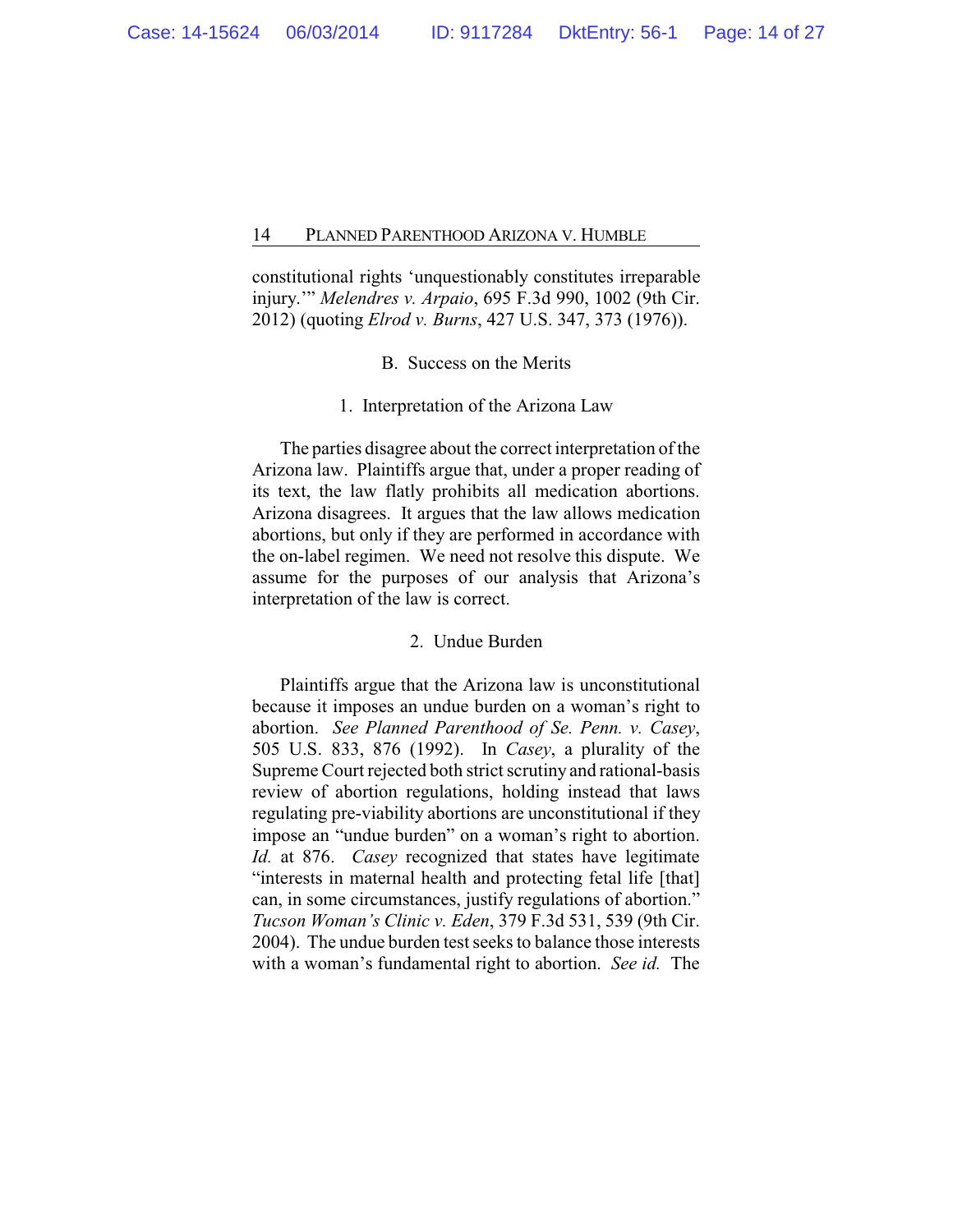only interest Arizona asserts in this case is its interest in women's health.

Our undue burden analysis starts with *Casey*'s plurality opinion. *See Isaacson*, 716 F.3d at 1222 n.8. The plurality explained, "A finding of an undue burden is a shorthand for the conclusion that a state regulation has the purpose or effect of placing a substantial obstacle in the path of a woman seeking an abortion of a nonviable fetus." *Casey*, 505 U.S. at 877. Of the four Supreme Court cases addressing abortion since *Casey*, only *Gonzales v. Carhart*, 550 U.S. 124 (2007), provides meaningful guidance on how to apply *Casey*'s undue burden test. *Cf. Ayotte v. Planned Parenthood of N. New England*, 546 U.S. 320, 323 (2006) (addressing only the scope of equitable relief); *Stenberg v. Carhart*, 530 U.S. 914, 938 (2000) (interpreting a statute in a way that the state conceded imposed an undue burden); *Mazurek v. Armstrong*, 520 U.S. 969, 972 (1997) (per curiam) (addressing the evidence required to support a finding of improper legislative purpose). *Gonzales* emphasized the balance struck by*Casey*, holding that a state may "regulat[e] the medical profession in order to promote respect for life," so long as the state does not act irrationally or "impose an undue burden" on a woman's right to abortion. 550 U.S. at 158. It held that a court reviewing an abortion regulation "must determine whether the [regulation] furthers the legitimate interest of the Government in protecting the life of the fetus that may become a child." *Id.* at 146.

The analysis in both *Casey* and *Gonzales* focused on state laws purporting to advance the state's interest in fetal life. Here, however, the Arizona law purports to advance Arizona's interest in women's health. We wrote in *Eden*,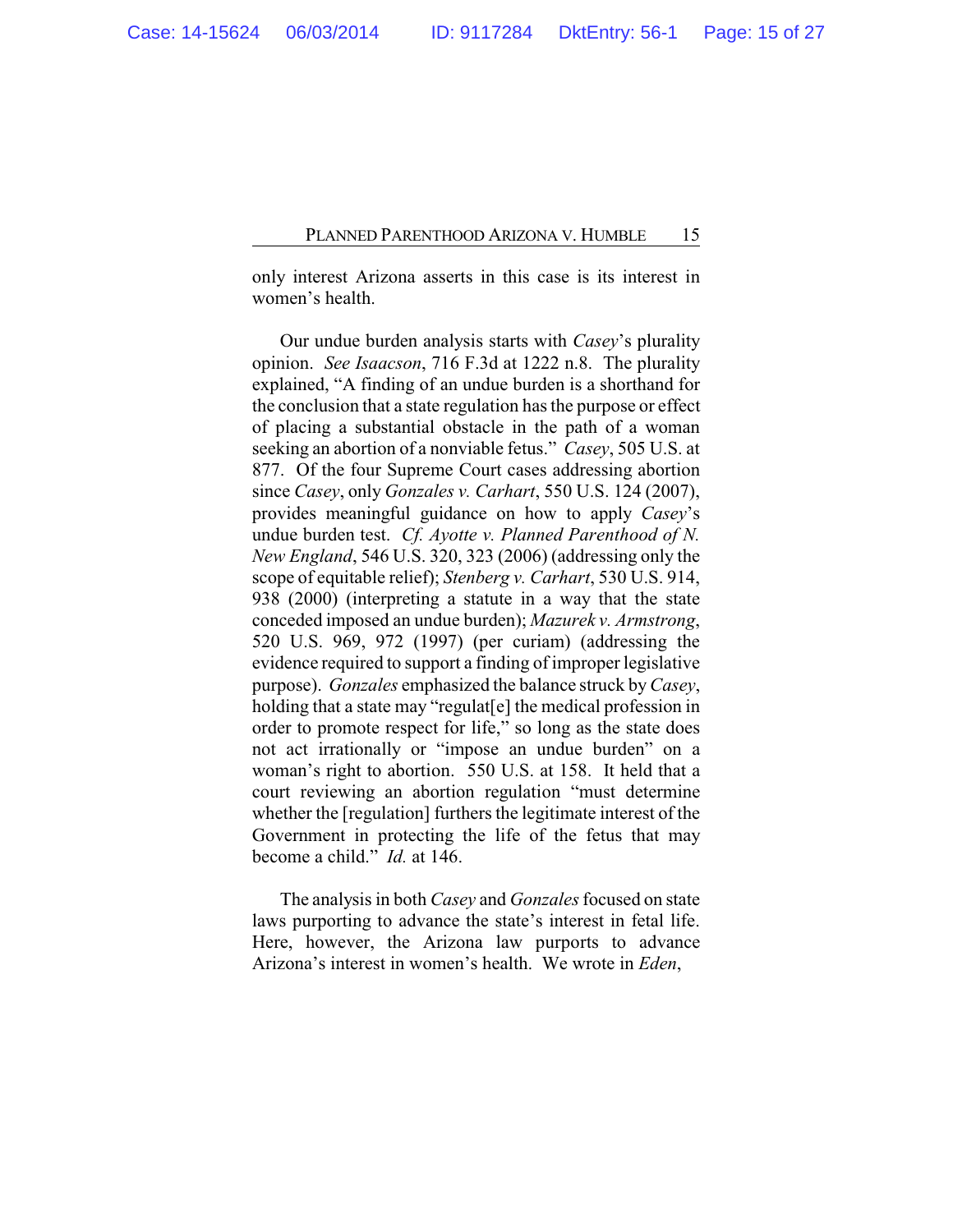[*Casey*'s] application of the "undue burden" standard is often not extendable in obvious ways to the context of a law purporting to promote maternal health.

In the context of a law purporting to promote fetal life, whatever obstacles that law places in the way of women seeking abortions logically serve the interest the law purports to promote—fetal life—because they will prevent some women from obtaining abortions. By contrast, in the context of a law purporting to promote maternal health, a law that is poorly drafted or which is a pretext for anti-abortion regulation can both place obstacles in the way of women seeking abortions *and* fail to serve the purported interest very closely, or at all.

## 379 F.3d at 539–40 (citations omitted).

In *Eden*, we described our approach to applying *Casey*'s undue burden test. Under *Eden*, we compare the extent of the burden a law imposes on a woman's right to abortion with the strength of the state's justification for the law. *See id.* at 542. The more substantial the burden, the stronger the state's justification for the law must be to satisfy the undue burden test; conversely, the stronger the state's justification, the greater the burden may be before it becomes "undue." On one extreme, *Eden* described cases where "a purported health regulation fails to rationally promote an interest in maternal health on its face." *Id.* at 540. In such a case, the regulation fails even rational-basis review, and "the undue burden standard is not triggered at all." *Id.* On the other extreme,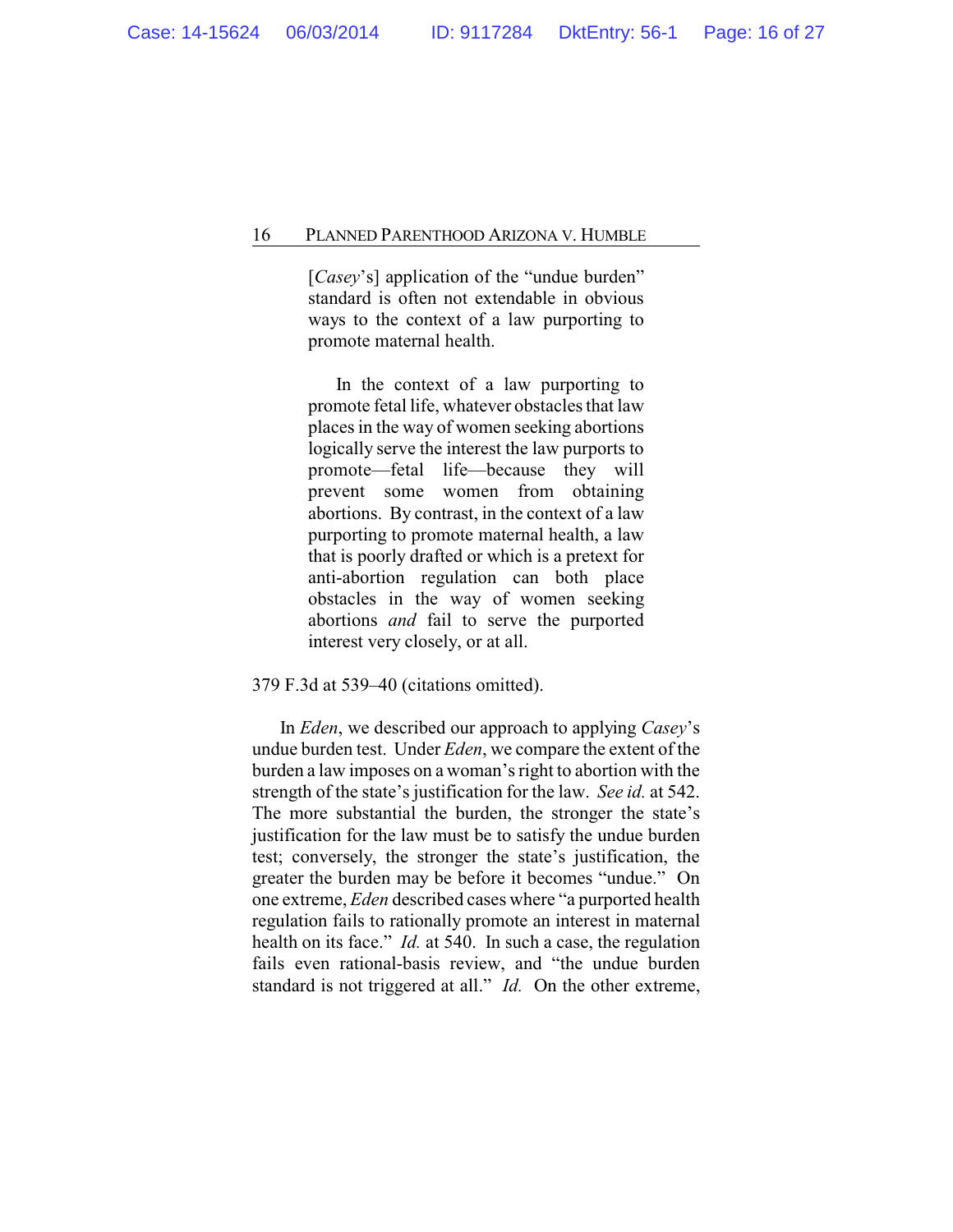laws that are "harmless" or that have only an "incidental effect" on abortion require little justification. *Mazurek*, 520 U.S. at 972; *Casey*, 505 U.S. at 874. In cases between those two extremes, we must weigh the burdens against the state's justification, asking whether and to what extent the challenged regulation actually advances the state's interests. If a burden significantly exceeds what is necessaryto advance the state's interests, it is "undue." *See* Webster's Third New Int'l Dictionary 2492 (1993) (defining "undue" as "excessive" or "unwarranted").

Our approach in *Eden* follows from *Casey*, in which the plurality wrote that "*[u]nnecessary* health regulations that have the purpose *or* effect of presenting a substantial obstacle to a woman seeking an abortion impose an undue burden on the right." 505 U.S. at 878 (emphasis added); *see Eden*, 379 F.3d at 542 (relying on evidence that a regulation was "unnecessary as a matter of public health"). Whether a regulation is necessary depends on whether and how well it serves the state's interest. "[T]he means chosen by the State to further the interest in potential life must be calculated to inform the woman's free choice, not hinder it." *Casey*, 505 U.S. at 877. The same is true for laws purporting to protect women's health: they "must be calculated" to advance women's health, "not hinder it." *Id.*

Under this approach, the plurality in *Casey* upheld a law requiring, with some exceptions, minors to get consent from their parents before obtaining an abortion. *Id.* at 899. The plurality did so based on the state's "quite reasonable assumption that minors will benefit from consultation with their parents and that children will often not realize that their parents have their best interests at heart." *Id.* at 895. At the same time, a majority of the Court struck down a law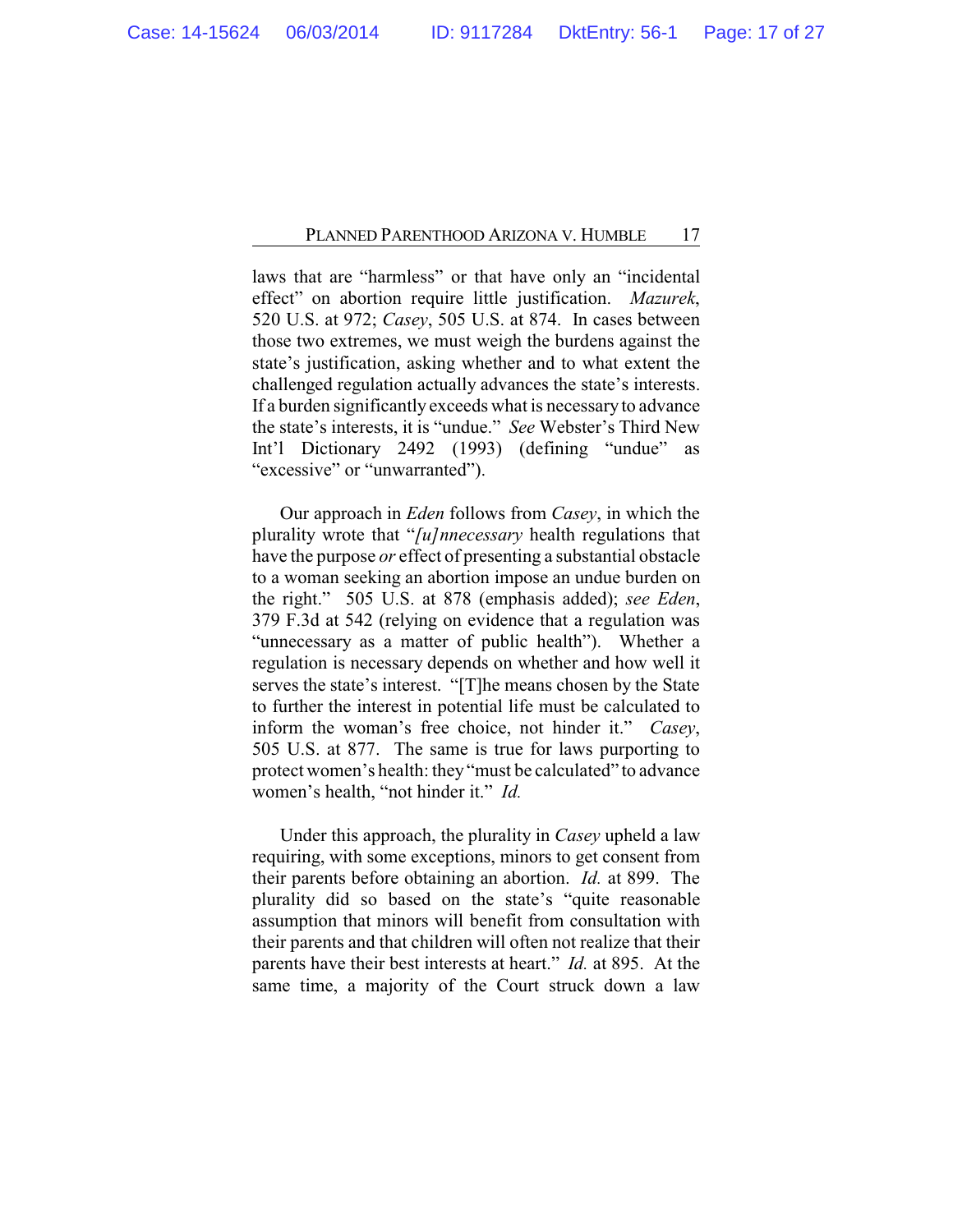requiring married women to get consent from their husbands. *Id.* at 887–95. The Court distinguished parental consent from spousal consent based on the state's comparatively weaker justification in the second instance. While the state could assume that minors might not realize their own best interests, it could not "adopt a parallel assumption about adult women." *Id.* at 895.

Similarly, the Court in *Gonzales* upheld the federal Partial-Birth Abortion Ban Act of 2003 only after finding that the Act would advance the state's interest in fetal life by "encourag[ing] some women to carry the[ir] infant to full term, thus reducing the absolute number of late-term abortions." 550 U.S. at 160. Importantly for this case, *Gonzales* held that a court applying the undue burden test should not "place dispositive weight on [legislative] findings. The Court retains an independent constitutional duty to review factual findings where constitutional rights are at stake. . . . Uncritical deference to [the legislature's] factual findings in these cases is inappropriate." *Id.* at 165–66.

In *Planned Parenthood of Wisconsin, Inc. v. Van Hollen*, 738 F.3d 786 (7th Cir. 2013), the Seventh Circuit adopted an approach much like ours in *Eden*. The court affirmed a preliminary injunction against a Wisconsin law that required abortion providers' doctors to have admitting privileges at a hospital within thirty miles of the provider's clinic. *See id.* at 787, 798. The state's only justification for the law was protection of women's health. *Id.* at 789. As in *Eden*, the Seventh Circuit analyzed whether the Wisconsin law actually advanced that interest and found, on the record before it, that the law did not. *See id.* at 789–91, 797–98. The court wrote, "The cases that deal with abortion-related statutes sought to be justified on medical grounds require not only evidence . . .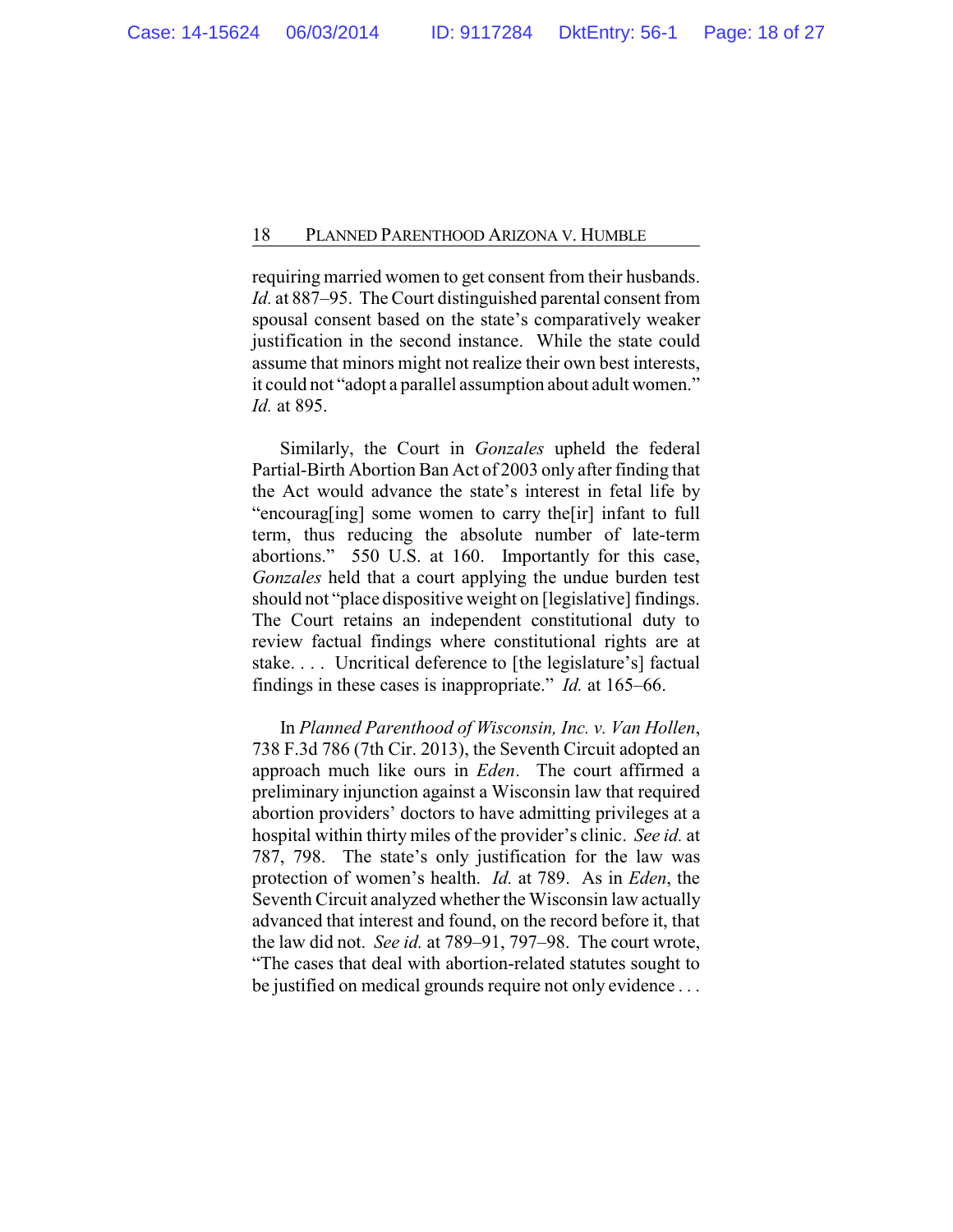that the medical grounds are legitimate but also that the statute not impose an 'undue burden' on women seeking abortions. The feebler the medical grounds, the likelier the burden, even if slight, [is] to be 'undue' in the sense of disproportionate or gratuitous." *Id.* at 798 (citations omitted).

The district court in this case did not cite or discuss our decision in *Eden*. It relied instead on decisions of the Fifth and Sixth Circuits. *See Planned Parenthood of Greater Tex. Surgical Health Servs. v. Abbott*, No. 13-51008, 2014 WL 1257965, at \*7–8 (5th Cir. Mar. 27, 2014); *DeWine*, 696 F.3d at 513–18 (opinion of McKeague, J.). In applying the undue burden test, the Fifth and Sixth Circuits consider the state's justification only for the very limited purpose of applying rational-basis review. Once an abortion regulation survives rational-basis review, these circuits pay no attention to whether the regulation has been shown actually to advance the state's legitimate interests. In *Abbott*, the Fifth Circuit held that courts may not consider the strength of the state's justification, stating that an abortion regulation need only be supported by "rational speculation." 2014 WL 1257965, at \*7–8 (internal quotation marks omitted). In *DeWine*, the Sixth Circuit analyzed whether an Ohio abortion regulation was an undue burden without considering the strength of the state's justification for the regulation. 696 F.3d at 513–18.

We conclude that *Abbott* and *DeWine* are inconsistent with the undue burden test as articulated and applied in *Casey* and *Gonzales*. The Fifth and Sixth Circuits' approach fails to recognize that the undue burden test is context-specific, and that both the severity of a burden and the strength of the state's justification can vary depending on the circumstances. *See Eden*, 379 F.3d at 541 (citing *Casey*, 505 U.S. at 901). We adhere to the approach in *Eden* and *Van Hollen*, which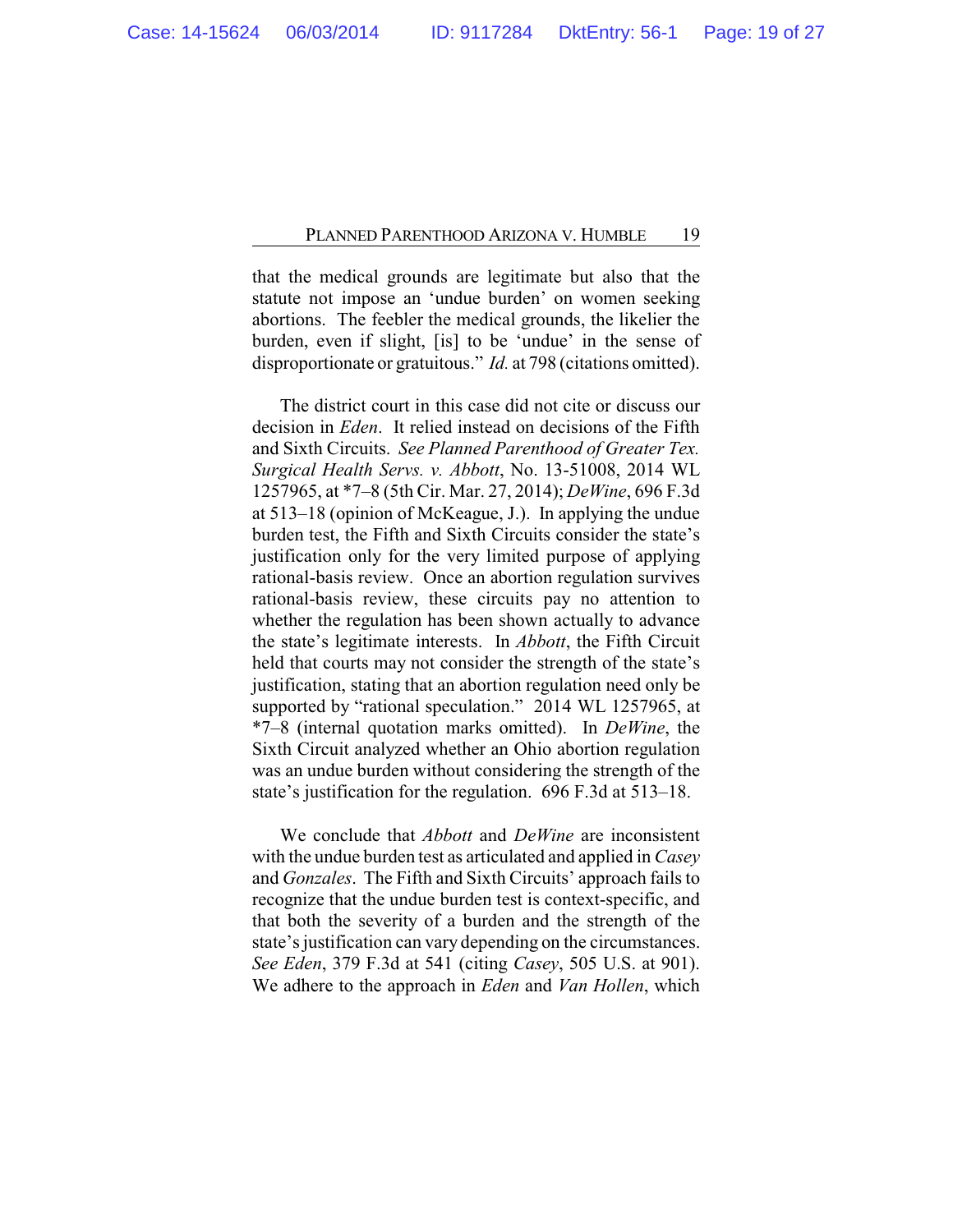requires us to weigh the extent of the burden against the strength of the state's justification in the context of each individual statute or regulation.

We assume without deciding that the Arizona law passes rational-basis review and move directly to the application of the undue burden test. *See Eden*, 379 F.3d at 540–41. In order to show an undue burden, plaintiffs must show that, "'in a large fraction of the cases in which [the law] is relevant, it will operate as a substantial obstacle to a woman's choice to undergo an abortion.'" *Id.* at 539 (quoting *Casey*, 505 U.S. at 895) (alteration in *Eden*). We limit our inquiry to "the group for whom the law is a restriction, not the group for whom the law is irrelevant." *Casey*, 505 U.S. at 894. Under this limitation, we address the burden on women who, in the absence of the Arizona law, would receive medication abortions under the evidence-based regimen. *See id.* at 894–95.

We start with the strength of Arizona's justification for the law. On the record before us, Arizona has presented no evidence whatsoever that the law furthers any interest in women's health. The district court found that there was no "supporting evidence for any asserted legislative fact," and that the evidence-based regimen has a "clear advantage" over the on-label regimen. For example, the Arizona legislature cited the dangerousness of mifepristone in support of requiring the on-label regimen, but the on-label regimen requires three times *more* mifepristone than the evidencebased regimen. As the district court found, the FDA not only expects off-label use but encourages it as part of the effective practice of medicine. The Supreme Court itself has noted that off-label use "is an accepted and necessary corollary of the FDA's mission." *Buckman Co. v. Plaintiffs' Legal Comm.*,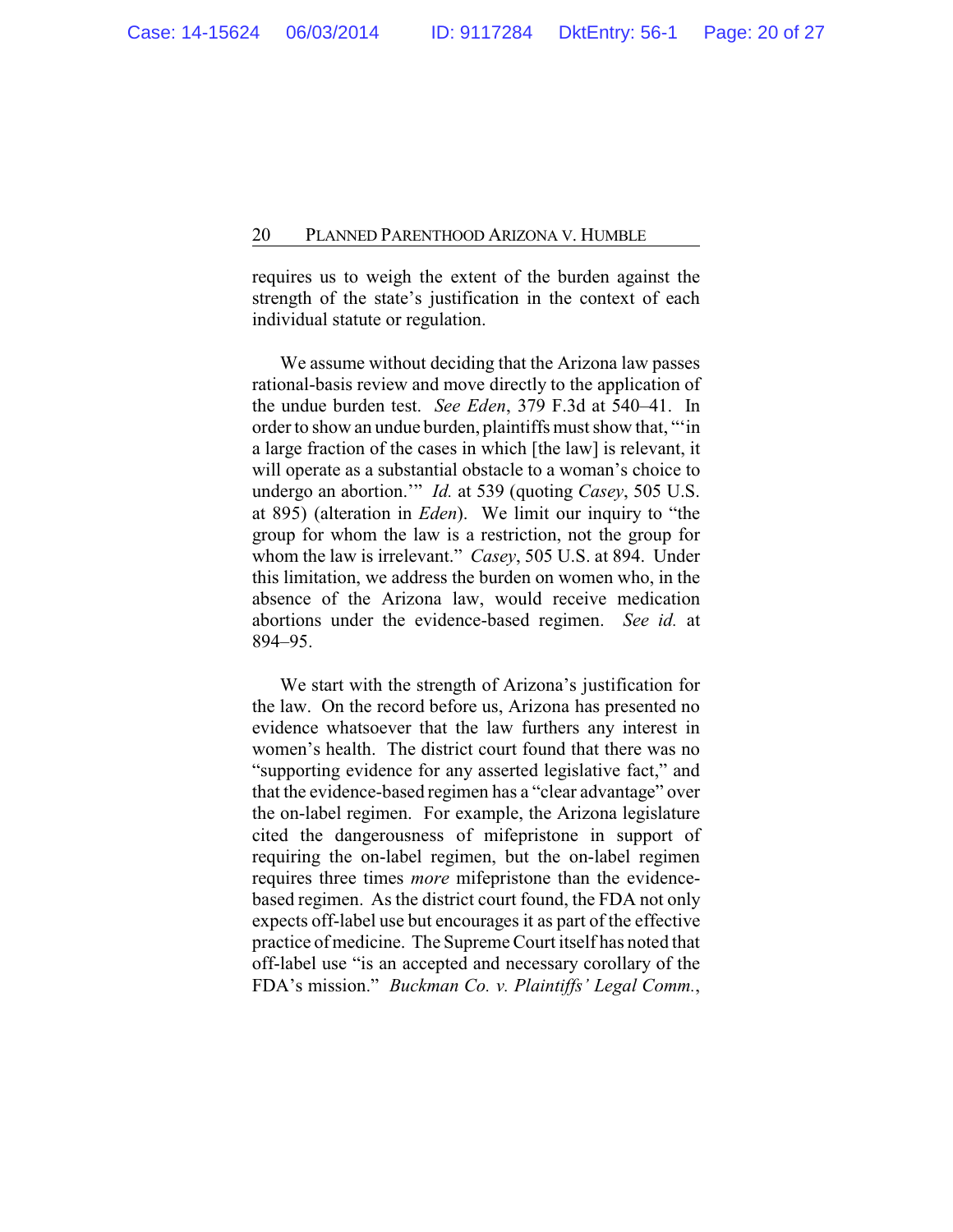531 U.S. 341, 350 (2001); *accord id.* at 350–51 & n.5. Arizona argues that the law prohibits not just safe evidencebased regimens for medication abortion but also other, dangerous off-label regimens. But the record contains no evidence that any such dangerous regimen exists or has ever been used by any abortion provider. Therefore, on the current record, the Arizona law appears wholly "unnecessary as a matter of [women's] health." *Eden*, 379 F.3d at 542.

We turn now to the burden imposed by the Arizona law. *Eden* provides a nonexhaustive list of factors relevant to whether a law imposes an undue burden. First, "[a] significant increase in the cost of abortion or the supply of abortion providers and clinics can, at some point, constitute a substantial obstacle to a significant number of women." 379 F.3d at 541. Under this factor, plaintiffs may rely on such evidence as "testimony that one provider may be forced to stop practicing medicine." *Id.* at 542. Second, we may consider evidence that a law "delays and deters patients obtaining abortions, and that delay in abortion increases health risks." *Id.* Third, we may consider a law's "stigmatizing of abortion practice and usurping of providers' ability to exercise medical judgment." *Id.* at 543. We may also consider the ways in which an abortion regulation interacts with women's lived experience, socioeconomic factors, and other abortion regulations. *See Casey*, 505 U.S. at 887–94 (relying on the effect of domestic abuse on women seeking abortions); *Van Hollen*, 738 F.3d at 796 (citing the cumulative effect of different abortion regulations); *McCormack v. Hiedeman*, 694 F.3d 1004, 1016–18 (9th Cir. 2012) (describing the intersection of socioeconomic factors and abortion regulations).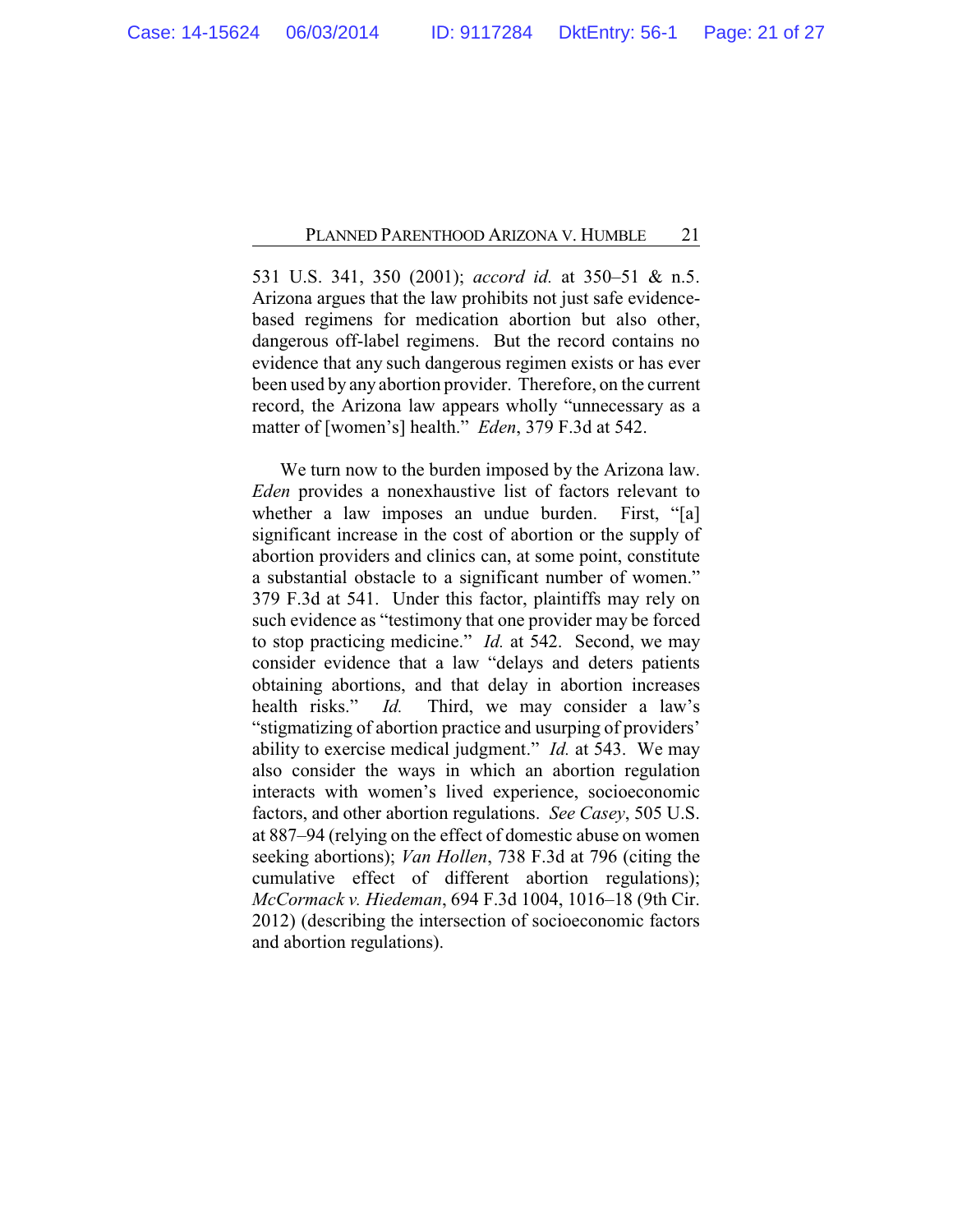Plaintiffs introduced evidence that medication abortion is a common procedure strongly favored over surgical abortion by many women. During the eighth and ninth weeks of pregnancy, the Arizona law requires these women to undergo surgical abortions rather than medication abortions. During the first seven weeks of pregnancy, the law requires them to undergo the on-label regimen for medication abortions. For a significant number of women, the law will effectively ban medication abortions outright because many women do not discover they are pregnant before 49 days LMP, the last day the on-label regimen is available under the law. Even for women who discover their pregnancies earlier, practical considerations, such as the frequency with which clinics can see patients and the difficulties women face in obtaining time off from work or transportation to a clinic, may effectively preclude medication abortion before 49 days LMP. According to the sworn declaration of Beth Otterstein, the main clinician at PPAZ's Flagstaff clinic, some women so strongly prefer medication abortion, and so object to surgical abortion, that they will forego abortion entirely if they cannot obtain a medication abortion.

Taking into consideration the cost of the extra dosage of medicine and of the clinic time imposed by the required additional visit, the on-label regimen costs at least \$200 more than the evidence-based regimen. The additional clinic visit also increases costs to the patient for transportation, gas, lodging, and the time she must take off from work. Plaintiffs' evidence shows that these increased costs would reduce the number of women who receive abortions, many of whom, including 40 percent of PPAZ's patients, are poor. Plaintiffs introduced evidence from abortion providers that, for these women, the additional costs are significant and sometimes prohibitive. Plaintiffs introduced a sworn declaration from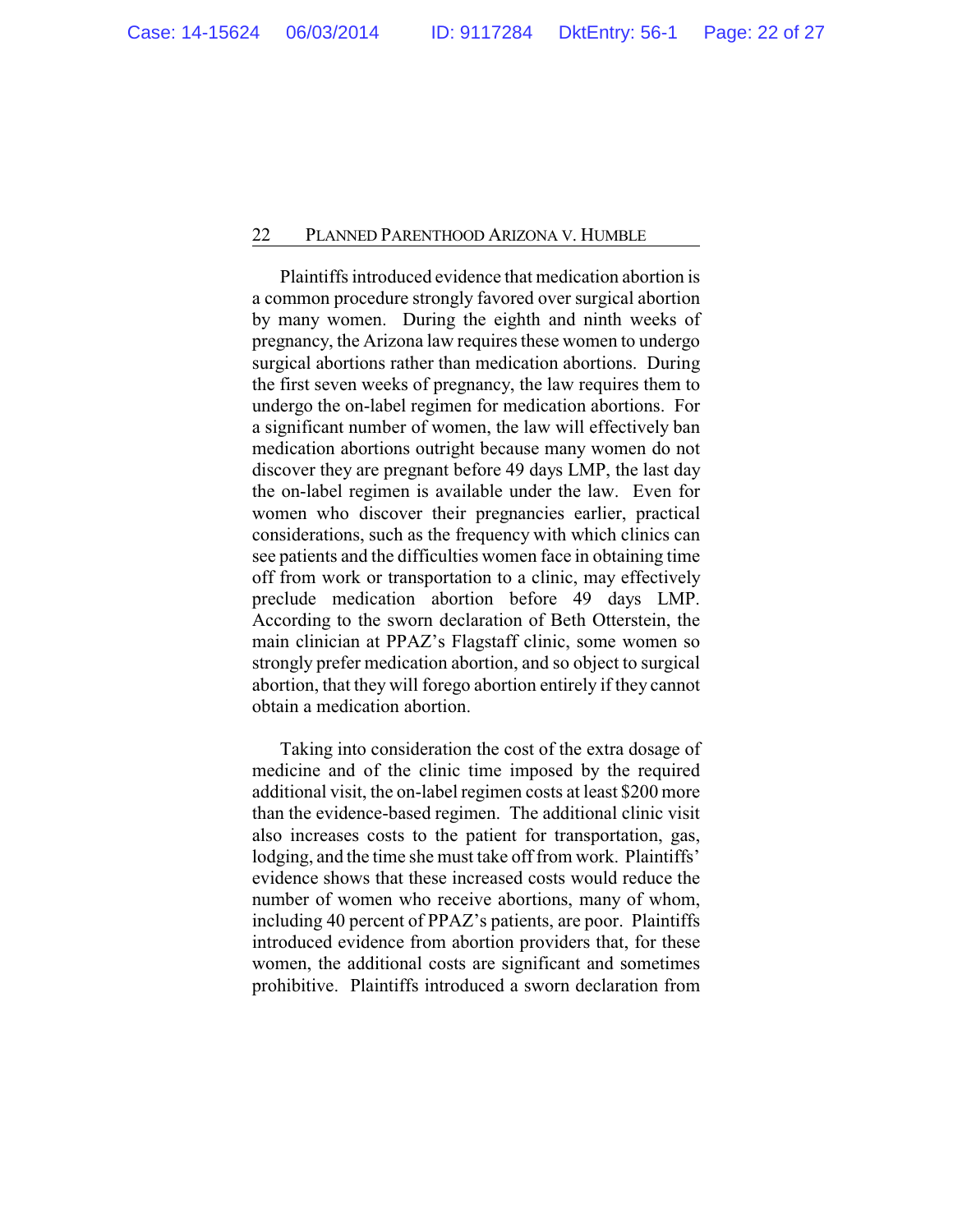the medical director of Planned Parenthood of Greater Ohio ("PPGO"), who declared that after Ohio limited medication abortions to the on-label regimen, the number of medication abortions performed by PPGO dropped by almost 65 percent. One of PPGO's clinics was forced to stop providing abortions entirely.

Plaintiffs also introduced evidence that PPAZ's Flagstaff clinic may have to close if it is limited to performing on-label medication abortions. Otterstein described that as "a likely possibility." Plaintiffs provided specific reasons, tied to the predicted decrease in women who would obtain medication abortions, to explain why the Flagstaff clinic might be compelled to close for economic reasons. Plaintiffs' evidence shows that the closure of the Flagstaff clinic would significantly reduce the number of Arizona women who receive abortions. If the Flagstaff clinic closes, women in northern Arizona who want medication abortions will have to make four visits to the Glendale clinic. Each visit will require, on average, a 321-mile round trip. Some women will have to travel up to 744 miles round-trip for each visit. Otterstein declared that, during the period between 2011 and 2014 when PPAZ's Flagstaff clinic could not provide abortions, many patients said they could not travel to the Glendale clinic and would have to forego abortions entirely. During that period, 48 percent fewer women in northern Arizona received medication abortions from PPAZ, and 35 percent fewer received any abortion from PPAZ, compared with the pre-2011 period. In 2012, 31 percent fewer women in Arizona's three northeastern counties received any abortion from any provider compared with 2010, when the Flagstaff clinic was providing medication abortions.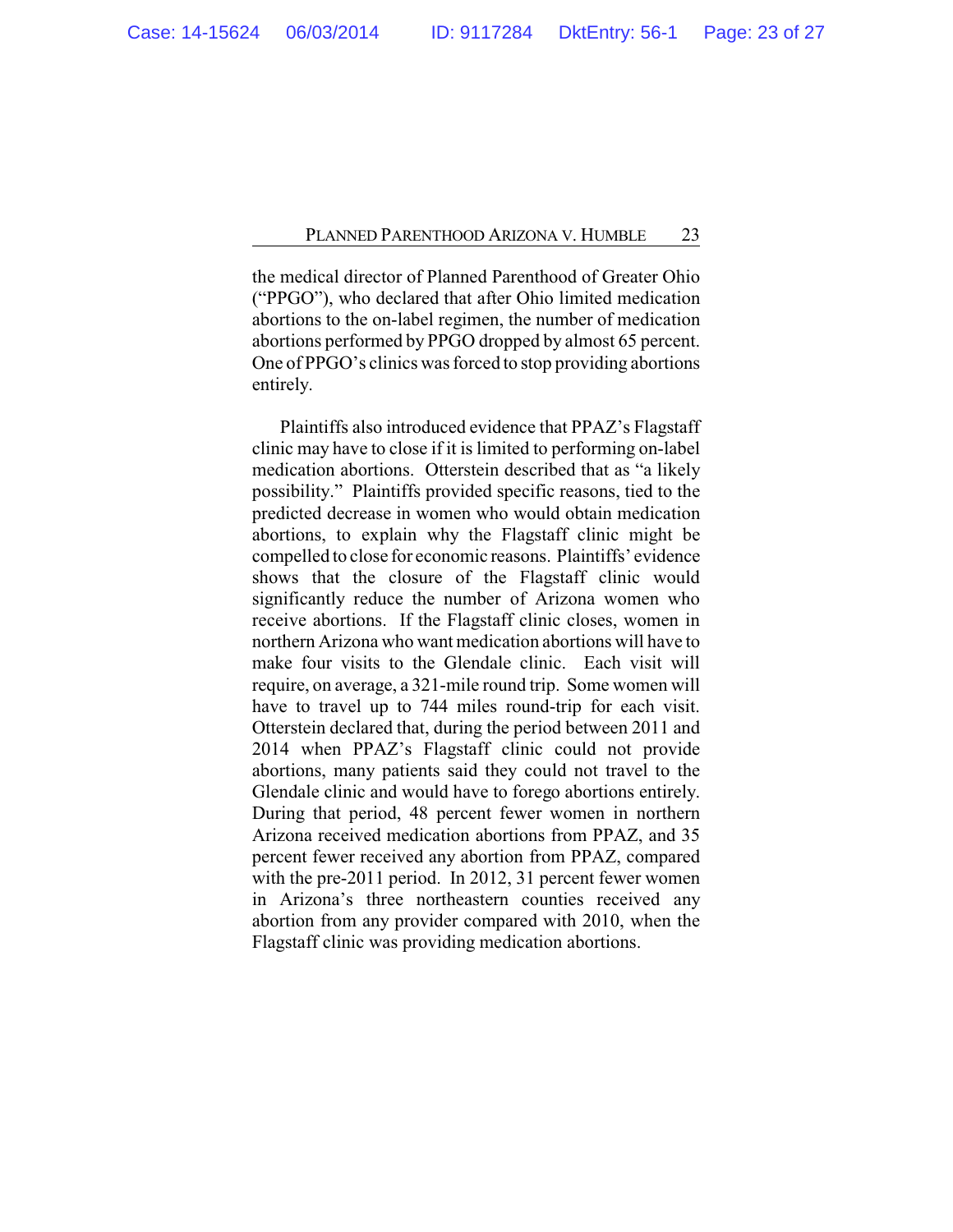Finally, plaintiffs introduced evidence that the Arizona law may delay abortions, thereby increasing health risks. *See Eden*, 379 F.3d at 542. Dr. Daniel Grossman, a boardcertified obstetrician-gynecologist, provided a sworn declaration in which he cited a Washington study that found "that rural women who had to travel more than 75 miles to obtain an abortion were two to three times more likely than women travelling less than 75 miles to terminate after 12 weeks." Dr. Grossman declared that "delaying abortions until later in pregnancy drives up the risks of complications." If the Flagstaff clinic closes, most women in northern Arizona will have to travel more than 75 additional miles to obtain an abortion. Although there may be cases in which additional travel time does not in itself rise to the level of an undue burden, this factor must be evaluated on a case-by-case basis and balanced against the strength of the state's interest. *Casey*, 505 U.S. at 885–86.

Plaintiffs have introduced uncontroverted evidence that the Arizona law substantially burdens women's access to abortion services, and Arizona has introduced no evidence that the law advances in any way its interest in women's health. Plaintiffs' evidence shows that the Arizona law "usurp[s] . . . providers' ability to exercise medical judgment," *Eden*, 379 F.3d at 543, by requiring them to administer a less safe, less effective treatment regimen. *See* Brief for American College of Obstetricians & Gynecologists and the American Medical Ass'n as Amici Curiae at 13–17. The district court found that "medication abortion is extremely safe and safer than the alternative surgical procedure." It also found that the evidence-based regimen is safer and more effective than the on-label regimen. On the record before us, we conclude that the burden imposed by the Arizona law is undue within the meaning of *Casey* and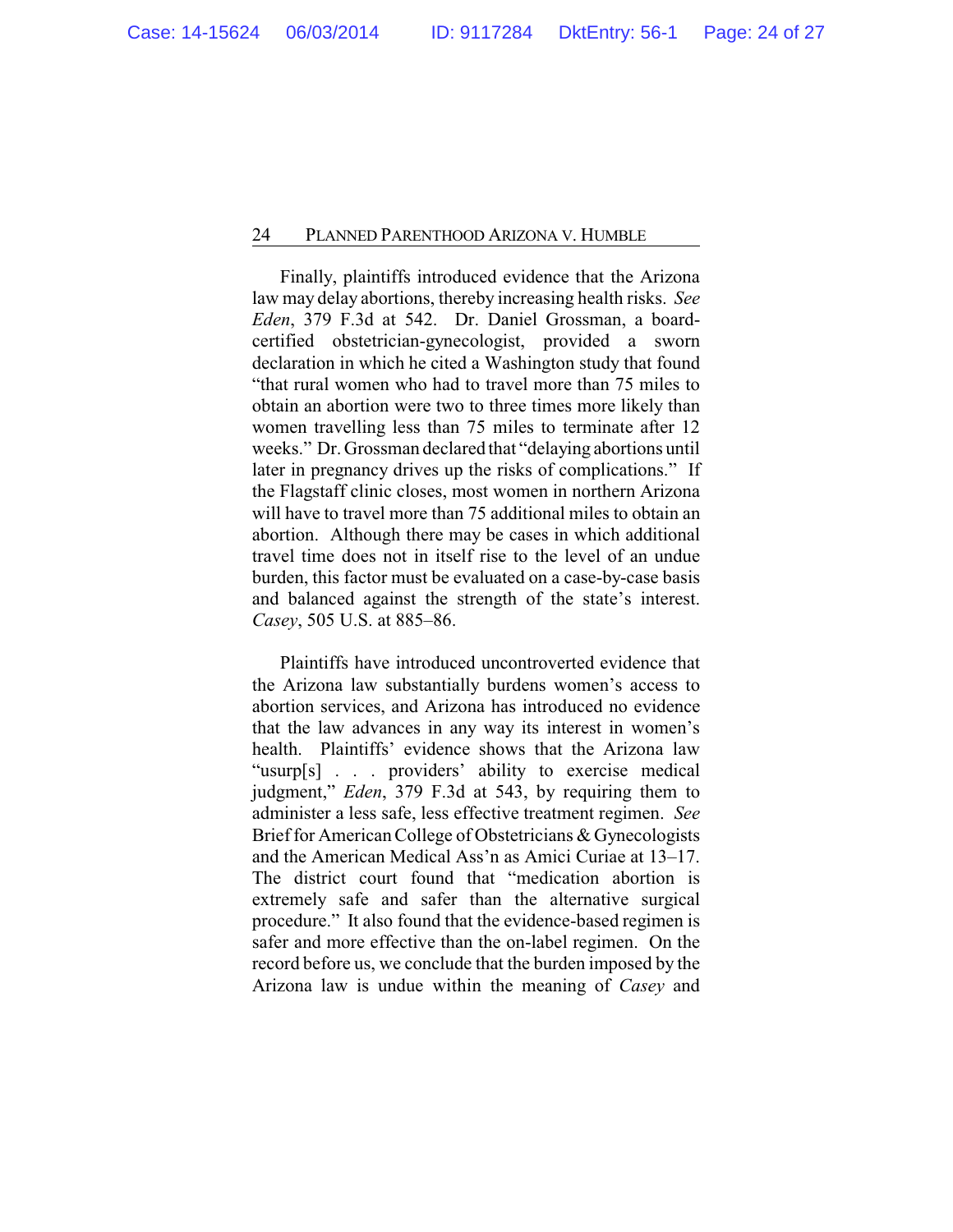*Gonzales*. *See Casey*, 505 U.S. at 877; *Gonzales*, 550 U.S. at 146, 158. We therefore hold that the district court abused its discretion when it held that plaintiffs were unlikely to succeed on the merits of their undue burden claim.

On the current record, the burden imposed by the Arizona law is undue even if some women who are denied a medication abortion under the evidence-based regimen will nonetheless obtain an abortion. Neither the Supreme Court nor this court has ever held that a burden must be absolute to be undue. *See Eden*, 379 F.3d at 540–43 (not requiring evidence that women would be totally prevented from obtaining abortions). Evidence in the record shows that women in Arizona will be burdened with a significant increase in the cost of medication, and that many women will be delayed in, or deterred from, seeking an abortion if the evidence-based regimen is foreclosed to them. The availability of on-label medication abortions during the first seven weeks of pregnancy, and of surgical abortions thereafter, therefore does not preclude a finding of undue burden.

The Court in *Gonzales* upheld the federal ban on late-term dilation and extraction abortion ("D&X"), citing the availability of a safe alternative late-term procedure, dilation and evacuation abortion ("D&E"). 550 U.S. at 166–67. But *Gonzales* did not hold that the existence of a safe alternative procedure is, in itself, determinative. The undue burden claim in *Gonzales* was based only on the law's failure to allow D&X when required to protect a woman's health. *Id.* at 161–67. *Gonzales* did not address the relevance of safe alternative procedures in challenges based on other kinds of burden. And in *Gonzales*, the challenged law left in place "a commonly used and generally accepted method" that was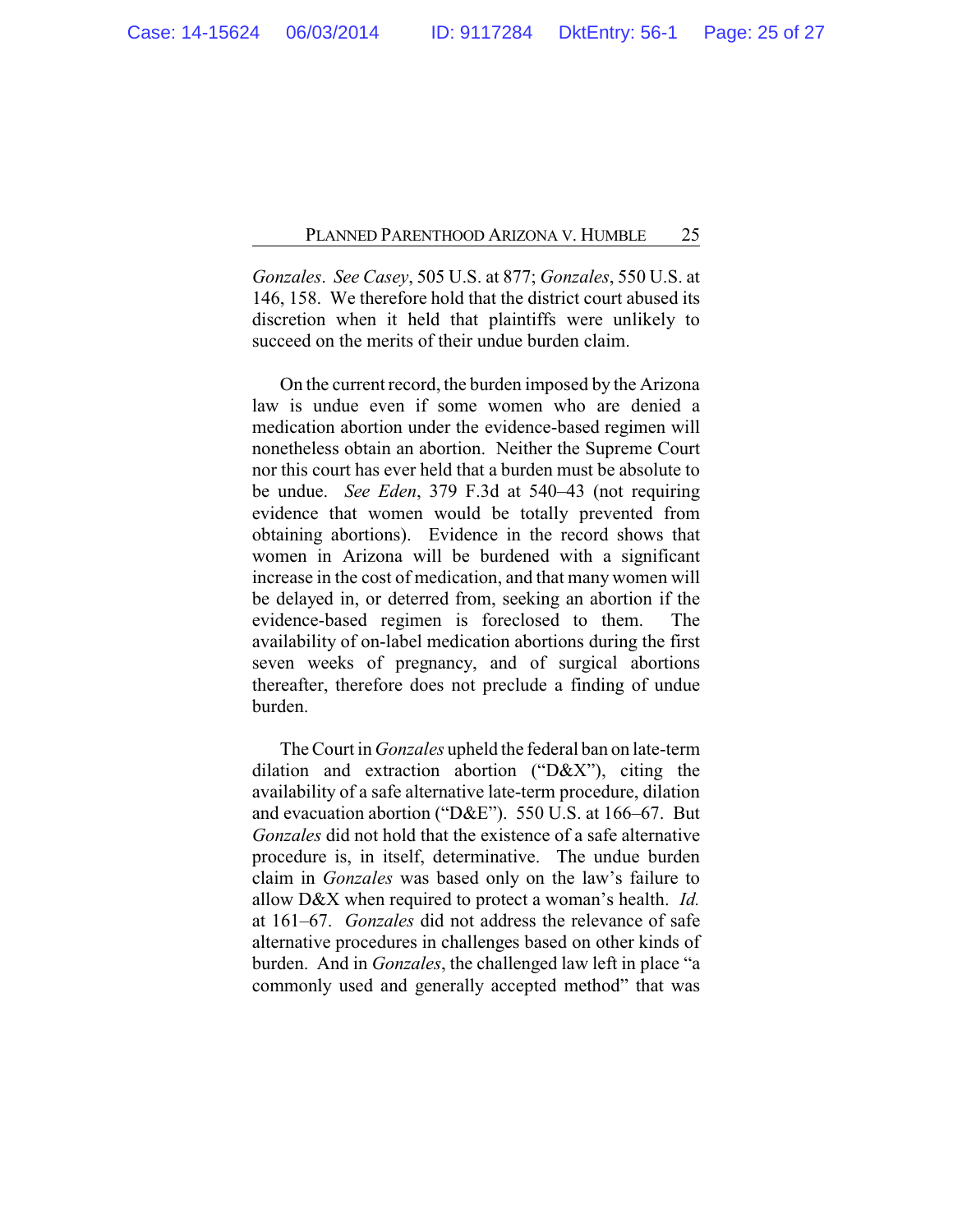very similar to the one it banned. *Id.* at 165. Therefore, the burden in *Gonzales* was slight, while the government's interest in fetal life was sufficient to justify the burden. Here, the Arizona law imposes a greater burden and is not justified by any interest. Moreover, for women between 49 and 63 days LMP, the Arizona law prohibits medication abortion entirely, leaving surgical abortion as the only legal alternative. In contrast to D&E and D&X, medication abortion and surgical abortion are very dissimilar procedures.

The court in *Van Hollen* granted a preliminary injunction against the enforcement of the Wisconsin law on the ground that "the medical grounds thus far presented . . . are feeble, yet the burden great." 738 F.3d at 798. Here, the "medical grounds thus far presented" are not merely "feeble." They are non-existent. On the current record, the Arizona law imposes an undue—and therefore unconstitutional—burden on women's access to abortion. We therefore conclude, at this stage of the proceedings, that plaintiffs have shown that they are likely ultimately to succeed on the merits of their undue burden claim.

In its brief to us, Arizona does not argue that plaintiffs have not shown a likelihood of irreparable harm or that the balance of hardships and the public interest do not favor a preliminary injunction. *See Alliance for the Wild Rockies*, 632 F.3d at 1135. Therefore, any argument based on these factors is waived. *See Thompson v. Runnels*, 705 F.3d 1089, 1103 (9th Cir. 2013). Because we hold that plaintiffs have shown a likelihood of success on their undue burden claim, we do not reach their other claims. We express no view on the merits of those claims.